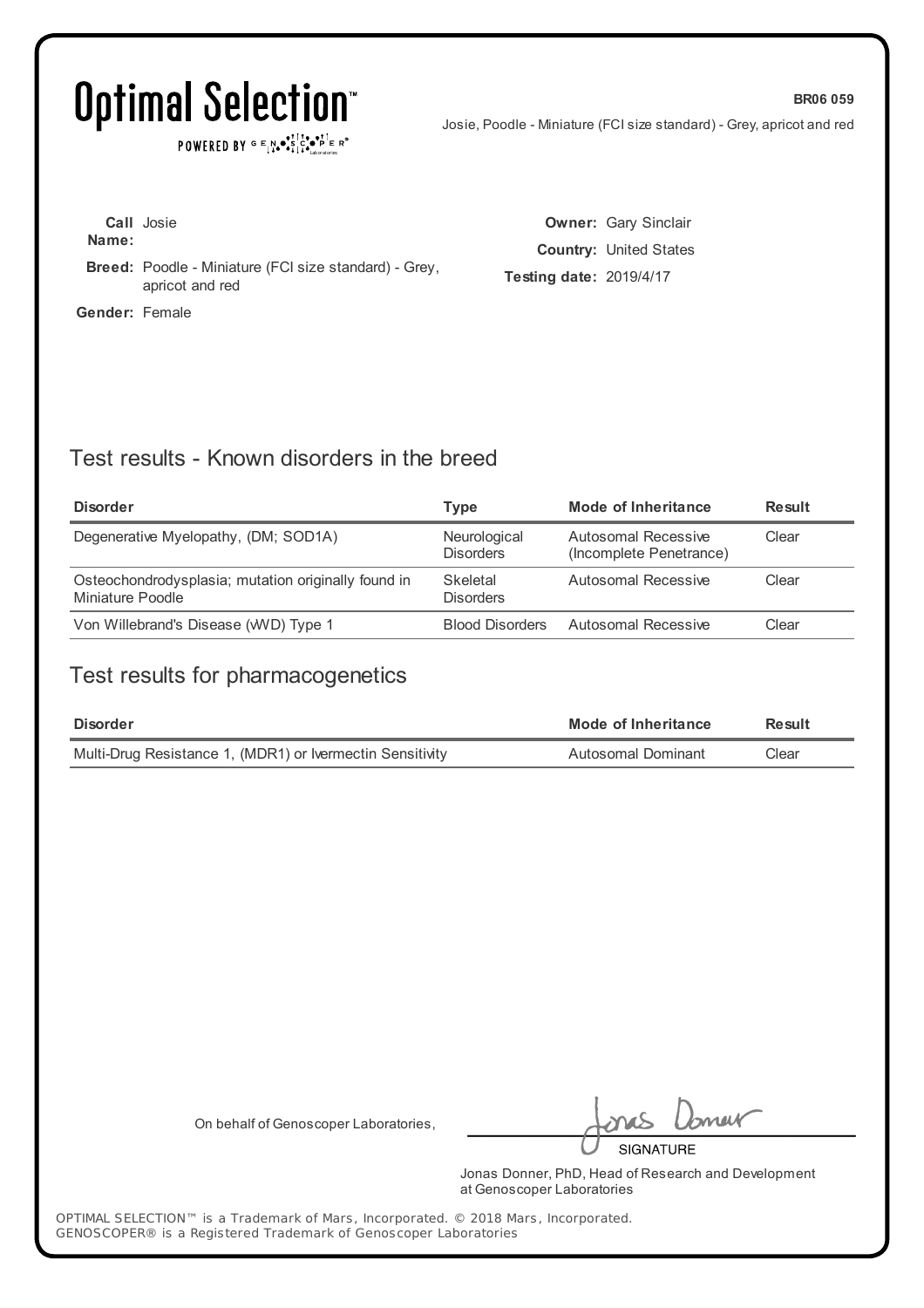$\texttt{POWERED BY} \xrightarrow{\text{c}} \mathbb{I} \underset{\text{a}}{\text{N}} \bullet \underset{\text{b}}{\text{S}} \underset{\text{b}}{\text{C}} \underset{\text{b}}{\text{C}} \bullet \underset{\text{b}}{\text{P}} \underset{\text{c}}{\text{E}} \xrightarrow{\text{c}} \mathbb{R}^\circ$ 

Josie, Poodle - Miniature (FCI size standard) - Grey, apricot and red

| Name:          | <b>Call</b> Josie                                                               |  |
|----------------|---------------------------------------------------------------------------------|--|
|                | <b>Breed:</b> Poodle - Miniature (FCI size standard) - Grey,<br>apricot and red |  |
| Gender: Female |                                                                                 |  |

**Owner:** Gary Sinclair **Country:** United States **Testing date:** 2019/4/17

## Test results - Traits - page 1

#### **Coat Type**

| Trait                                                                 |               | <b>Genotype Description</b>                                                                                                        |
|-----------------------------------------------------------------------|---------------|------------------------------------------------------------------------------------------------------------------------------------|
| Coat Length                                                           | $\frac{1}{1}$ | The dog is genetically long-haired.                                                                                                |
| Furnishings / Improper Coat in<br>Portuguese Water Dogs (marker test) | AA/TT         | The dog is genetically likely to express furnishings.                                                                              |
| KRT71 c.451C>T (p.Arg151Trp)                                          | T/T           | The dog carries two copies of the tested allele causing curly<br>coat. The dog is likely to have curly hair, if it is long-haired. |
| SGK3                                                                  | VI.           | The dog does not carry the tested hairlessness allele of the<br>American Hairless Terrier.                                         |

On behalf of Genoscoper Laboratories,

neik

**SIGNATURE** 

Jonas Donner, PhD, Head of Research and Development at Genoscoper Laboratories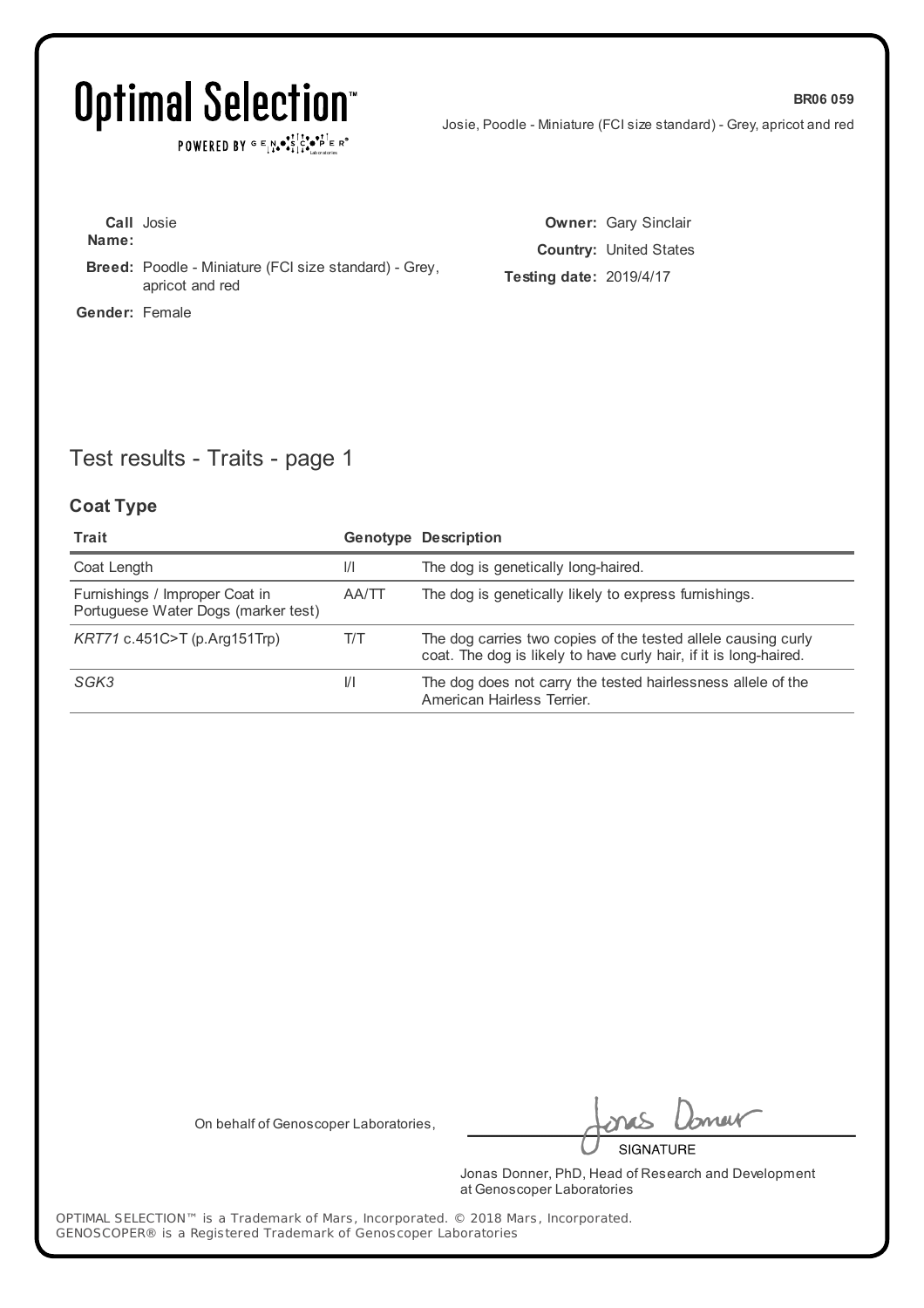## Optimal Selection<sup>®</sup>

POWERED BY  $G \in N_{\bullet} \bullet_{\bullet}^{\bullet} \bigcup_{i=1}^{n} \bullet_{\bullet} \bullet_{\bullet}^{\bullet} \bigcap_{i=n}^{n} E R^{\circ}$ 

Josie, Poodle - Miniature (FCI size standard) - Grey, apricot and red

**BR06 059**

**Call** Josie **Name: Breed:** Poodle - Miniature (FCI size standard) - Grey, apricot and red **Gender:** Female

**Owner:** Gary Sinclair **Country:** United States **Testing date:** 2019/4/17

## Test results - Traits - page 2

#### **Coat Color**

| Trait                                                |          | <b>Genotype Description</b>                                                              |
|------------------------------------------------------|----------|------------------------------------------------------------------------------------------|
| Color Locus E - Extensions                           | e/e      | The dog has recessive red coat color.                                                    |
| Color Locus B - Brown                                | B/b      | The dog carries one copy of the b alleles causing brown pigment.                         |
| Color Locus K - Dominant Black                       | KB/KB    | The dog is genetically dominant black.                                                   |
| Color Locus A - Agouti                               | aw/a     | The dog is genetically wolf gray. The dog carries recessive black.                       |
| Color Locus S - Piebald or extreme<br>white spotting | $S$ /sp  | The dog is likely to have solid coat color or few white spots in its<br>coat.            |
| Color Locus H - Harlequin                            | h/h      | The dog doesn't have harlequin pattern.                                                  |
| Albinism (caL-allele)                                | C/C      | This dog does not carry the tested mutation for albinism.                                |
| Merle (M allele)                                     | m/m      | This dog is genetically non-merle and does not carry a SILV gene<br>SINE insertion.      |
| Saddle Tan (RALY gene dupl.)                         | $-$ /dup | The dog may have saddle tan pattern if it has also tan point<br>genotype at the A locus. |

On behalf of Genoscoper Laboratories,

neit

**SIGNATURE** 

Jonas Donner, PhD, Head of Research and Development at Genoscoper Laboratories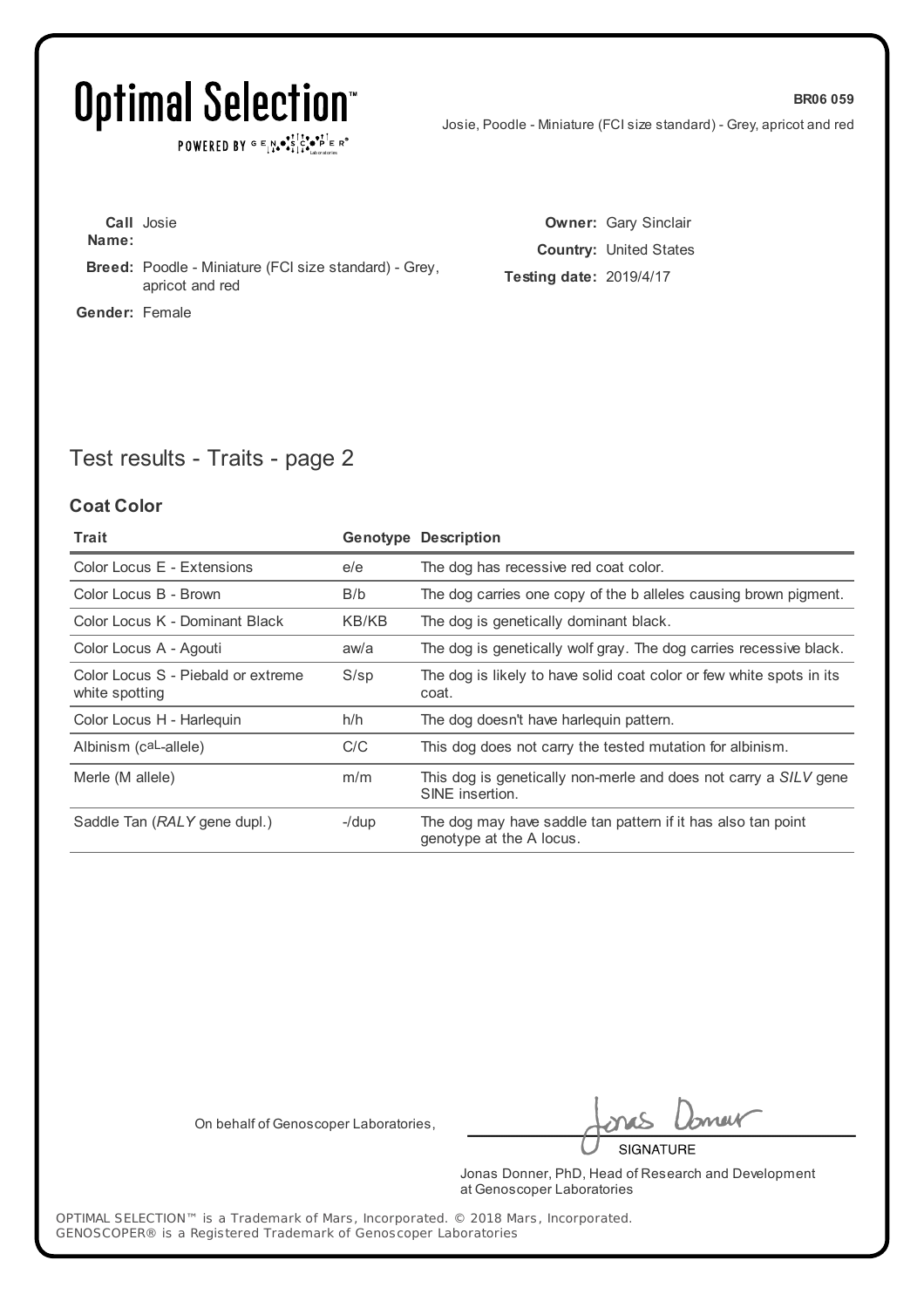$\texttt{POWERED BY} \xrightarrow{\text{c}} \mathbb{I} \underset{\text{a}}{\text{N}} \bullet \underset{\text{b}}{\text{S}} \underset{\text{b}}{\text{C}} \underset{\text{b}}{\text{C}} \bullet \underset{\text{b}}{\text{P}} \underset{\text{c}}{\text{E}} \xrightarrow{\text{c}} \mathbb{R}^\circ$ 

Josie, Poodle - Miniature (FCI size standard) - Grey, apricot and red

| Name:                 | <b>Call</b> Josie                                                               |
|-----------------------|---------------------------------------------------------------------------------|
|                       | <b>Breed:</b> Poodle - Miniature (FCI size standard) - Grey,<br>apricot and red |
| <b>Gender:</b> Female |                                                                                 |

**Owner:** Gary Sinclair **Country:** United States **Testing date:** 2019/4/17

## Test results - Traits - page 3

#### **Body Size**

| Trait                                     |     | <b>Genotype Description</b>                                                                                                               |
|-------------------------------------------|-----|-------------------------------------------------------------------------------------------------------------------------------------------|
| IGF1 (chr15:41221438) A/A                 |     | The dog is homozygous for the derived allele typically associated with small body<br>mass.                                                |
| IGF1Rc.611G>A<br>(p. Arg204His)           | G/G | The dog carries two ancestral alleles typically found in larger-sized breeds.                                                             |
| FGF4 insertion                            | D/D | The dog is homozygous for the ancient allele. The dog is likely to have legs of<br>normal length.                                         |
| STC2 (chr4:39182836)                      | A/T | The dog carries one copy of the allele associated with reduced body size and one<br>copy of the allele associated with no size reduction. |
| Body size, GHR1 gene A/G<br>variant E191K |     | The dog carries one ancestral allele and one derived allele.                                                                              |
| GHR2 (p.Pro177Leu)                        | C/C | The dog has two copies of the ancestral allele associated with larger body size.                                                          |
| HMGA2                                     | A/G | Your dog carries one copy of the derived allele and one copy of the ancestral<br>allele. The dog may have a bit smaller size.             |

On behalf of Genoscoper Laboratories,

neit

**SIGNATURE** 

Jonas Donner, PhD, Head of Research and Development at Genoscoper Laboratories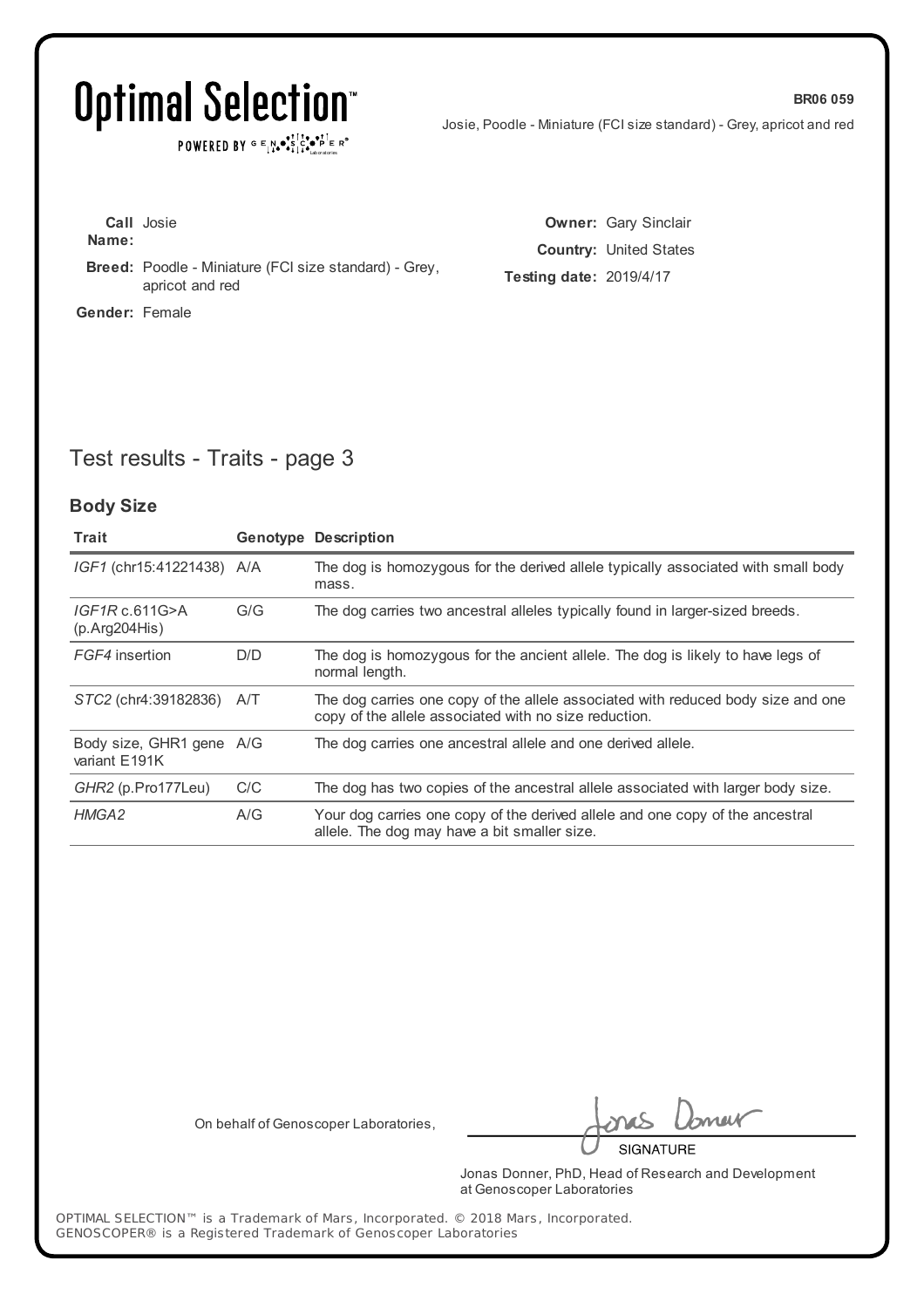$\texttt{POWERED BY} \xrightarrow{\text{c}} \mathbb{I} \underset{\text{a}}{\text{N}} \bullet \underset{\text{b}}{\text{S}} \underset{\text{b}}{\text{C}} \underset{\text{b}}{\text{C}} \bullet \underset{\text{b}}{\text{P}} \underset{\text{c}}{\text{E}} \xrightarrow{\text{c}} \mathbb{R}^\circ$ 

Josie, Poodle - Miniature (FCI size standard) - Grey, apricot and red

**BR06 059**

| Name:                 | <b>Call</b> Josie                                                               |
|-----------------------|---------------------------------------------------------------------------------|
|                       | <b>Breed:</b> Poodle - Miniature (FCI size standard) - Grey,<br>apricot and red |
| <b>Gender:</b> Female |                                                                                 |

**Owner:** Gary Sinclair **Country:** United States **Testing date:** 2019/4/17

## Test results - Traits - page 4

#### **Morphology**

| Trait                                    |     | <b>Genotype Description</b>                                                                                                                                                 |
|------------------------------------------|-----|-----------------------------------------------------------------------------------------------------------------------------------------------------------------------------|
| BMP3 c.1344C>A C/C<br>(p.Phe448Leu)      |     | The dog does not carry the tested allele typically associated with shortened<br>head (brachycephaly). The dog is more likely to have an elongated<br>head (dolichocephaly). |
| chr10:11072007                           | C/T | The dog carries one copy of an allele typically associated with floppy ears, and one<br>copy of an allele typically associated with pricked ears.                           |
| $T_c$ . 189 $C > G$<br>$(p.$ Ile 63 Met) | C/C | The dog does not carry the tested bobtail-causing genetic variant. The dog is most<br>likely long-tailed.                                                                   |
| EPAS1<br>(p.Gly305Ser)                   | G/G | The dog does not carry the tested variant associated with adaptation to high altitudes.                                                                                     |
| LIMBR1 DC-1                              | G/G | The dog does not carry the tested allele associated with hind dewclaws in Asian<br>breeds. The dog is not likely to have hind dewclaws.                                     |
| LIMBR1 DC-2                              | G/G | The dog does not carry the tested allele associated with hind dewclaws in western<br>breeds. The dog is likely not to have hind dewclaws.                                   |

On behalf of Genoscoper Laboratories,

neik

**SIGNATURE** 

Jonas Donner, PhD, Head of Research and Development at Genoscoper Laboratories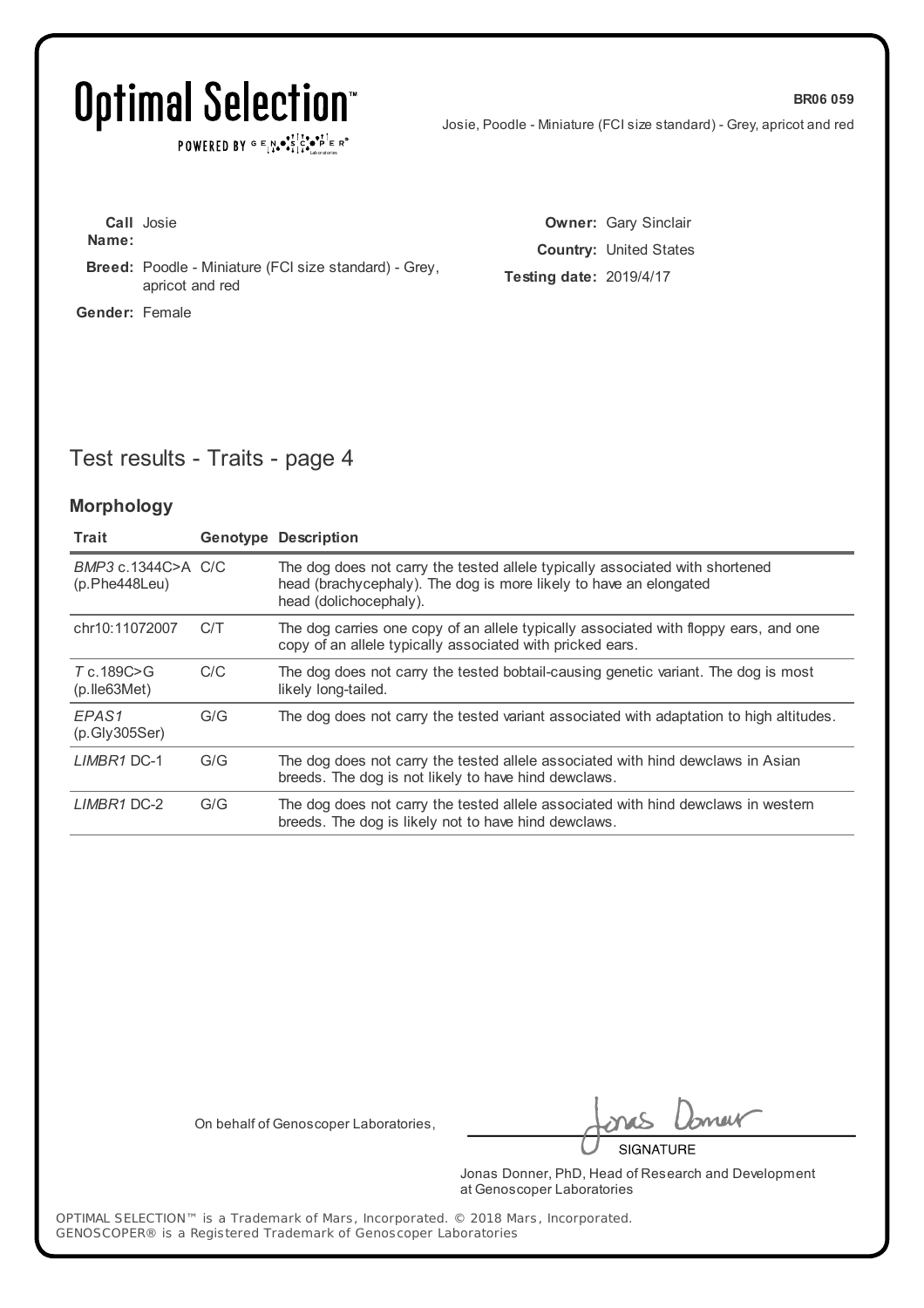POWERED BY  $G \in N_{\bullet} \bullet_{\bullet}^{\bullet}$ 

**BR06 059**

### Test results - Additional disorders found in other breeds - page 1

#### **Blood Disorders - page 1**

| <b>Disorder</b>                                                                                     | <b>Mode of Inheritance</b>                           | <b>Result</b> |
|-----------------------------------------------------------------------------------------------------|------------------------------------------------------|---------------|
| Bleeding disorder due to P2RY12 defect                                                              | <b>Autosomal Recessive</b>                           | Clear         |
| Canine Cyclic Neutropenia, Cyclic Hematopoiesis, Grey Collie Syndrome,<br>(CN)                      | <b>Autosomal Recessive</b>                           | Clear         |
| Canine Leukocyte Adhesion Deficiency (CLAD), type III                                               | Autosomal Recessive                                  | Clear         |
| Canine Scott Syndrome, (CSS)                                                                        | Autosomal Recessive                                  | Clear         |
| Factor IX Deficiency or Hemophilia B; mutation Gly379Glu                                            | <b>X-linked Recessive</b>                            | Clear         |
| Factor IX Deficiency or Hemophilia B; mutation originally found in Airedale<br>Terrier              | <b>X-linked Recessive</b>                            | Clear         |
| Factor IX Deficiency or Hemophilia B; mutation originally found in Lhasa<br>Apso                    | <b>X-linked Recessive</b>                            | No call       |
| <b>Factor VII Deficiency</b>                                                                        | <b>Autosomal Recessive</b>                           | Clear         |
| Factor VIII Deficiency or Hemophilia A; mutation originally found in Boxer                          | <b>X-linked Recessive</b>                            | Clear         |
| Factor VIII Deficiency or Hemophilia A; mutation originally found in<br>German Shepherd Dog         | <b>X-linked Recessive</b>                            | Clear         |
| Factor VIII Deficiency or Hemophilia A; mutation originally found in<br>Havanese                    | <b>X-linked Recessive</b>                            | Clear         |
| Factor VIII Deficiency or Hemophilia A; mutation originally found in Old<br><b>English Sheepdog</b> | <b>X-linked Recessive</b>                            | Clear         |
| Factor VIII Deficiency or Hemophilia A; p.Cys548Tyr mutation originally<br>found in German Shepherd | <b>X-linked Recessive</b>                            | Clear         |
| Factor XI Deficiency                                                                                | <b>Autosomal Dominant</b><br>(Incomplete Penetrance) | Clear         |
| Glanzmann Thrombasthenia Type I, (GT); mutation originally found in<br>Pyrenean Mountain Dog        | <b>Autosomal Recessive</b>                           | Clear         |
| Glanzmann Thrombasthenia Type I, (GT); mutation originally found in<br>mixed breed dogs             | <b>Autosomal Recessive</b>                           | Clear         |
| <b>Hereditary Elliptocytosis</b>                                                                    |                                                      | Clear         |
| Hereditary Phosphofructokinase (PFK) Deficiency                                                     | <b>Autosomal Recessive</b>                           | Clear         |
| Macrothrombocytopenia; disease-linked variant originally found in Norfolk<br>and Cairn Terrier      | <b>Autosomal Recessive</b>                           | Clear         |
| May-Hegglin Anomaly (MHA)                                                                           | <b>Autosomal Dominant</b>                            | Clear         |
| Prekallikrein Deficiency                                                                            | <b>Autosomal Recessive</b>                           | Clear         |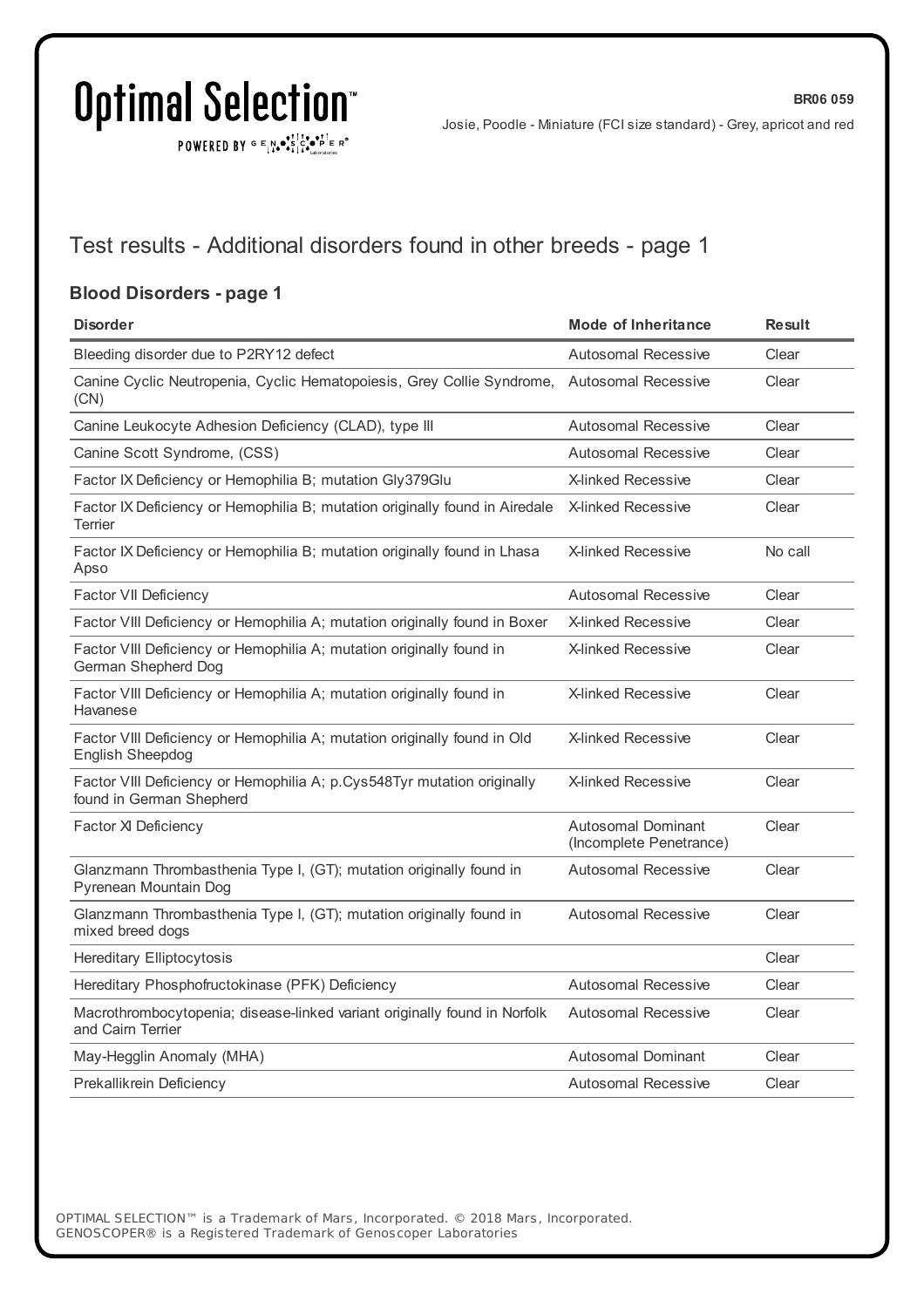**BR06 059**

Josie, Poodle - Miniature (FCI size standard) - Grey, apricot and red

POWERED BY  $G \in N_{\bullet} \bullet_{\bullet}^{\bullet}$ 

### Test results - Additional disorders found in other breeds - page 2

### **Blood Disorders - page 2**

| <b>Disorder</b>                                                                                | <b>Mode of Inheritance</b> | <b>Result</b> |
|------------------------------------------------------------------------------------------------|----------------------------|---------------|
| Pyruvate Kinase Deficiency; mutation originally found in Beagle                                | Autosomal Recessive        | Clear         |
| Pyruvate Kinase Deficiency; mutation originally found in Pug                                   | Autosomal Recessive        | Clear         |
| Pyruvate Kinase Deficiency; mutation originally found in West Highland<br><b>White Terrier</b> | Autosomal Recessive        | Clear         |
| Trapped Neutrophil Syndrome, (TNS)                                                             | Autosomal Recessive        | Clear         |
| Von Willebrand's Disease (WVD) Type 3; mutation originally found in<br>Kooikerhondje           | Autosomal Recessive        | Clear         |
| Von Willebrand's Disease (WVD) Type 3; mutation originally found in<br><b>Scottish Terrier</b> | Autosomal Recessive        | Clear         |
| Von Willebrand's Disease (WVD) Type 3; mutation originally found in<br>Shetland Sheepdog       | Autosomal Recessive        | Clear         |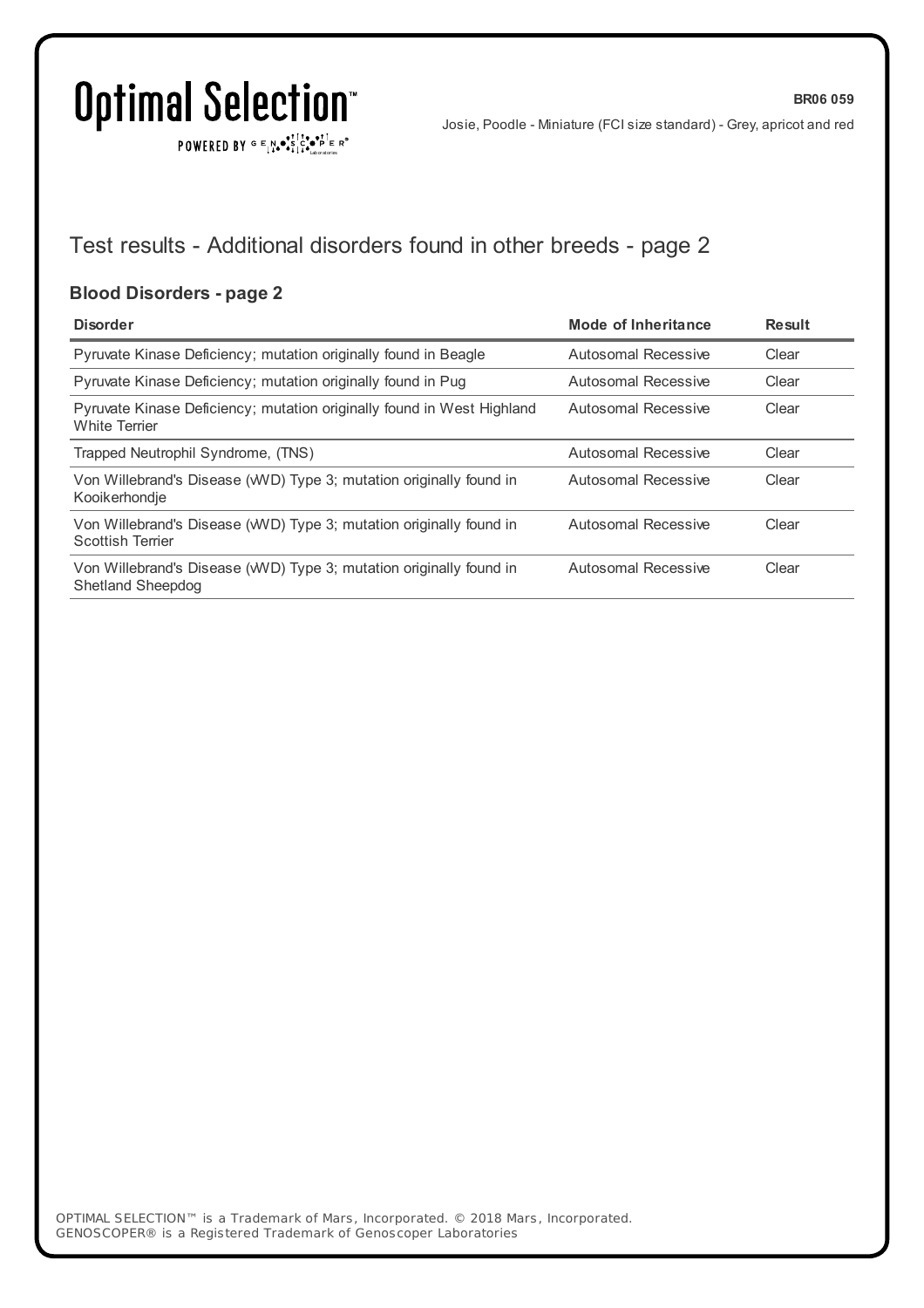POWERED BY  $G \in N_{\bullet} \bullet_{\bullet}^{\bullet}$ 

Josie, Poodle - Miniature (FCI size standard) - Grey, apricot and red

### Test results - Additional disorders found in other breeds - page 3

### **Ocular Disorders - page 1**

| <b>Disorder</b>                                                                                                              | <b>Mode of Inheritance</b>                            | <b>Result</b> |
|------------------------------------------------------------------------------------------------------------------------------|-------------------------------------------------------|---------------|
| Canine Multifocal Retinopathy 1, (CMR1); mutation originally found in<br>Mastiff-related breeds                              | <b>Autosomal Recessive</b>                            | Clear         |
| Canine Multifocal Retinopathy 2, (CMR2); mutation originally found in<br>Coton de Tulear                                     | <b>Autosomal Recessive</b>                            | Clear         |
| Canine Multifocal Retinopathy 3, (CMR3); mutation originally found in<br>Lapponian Herder                                    | <b>Autosomal Recessive</b>                            | Clear         |
| Cone Degeneration, (CD) or Achromatopsia; mutation originally found in<br>Alaskan Malamute                                   | <b>Autosomal Recessive</b>                            | Clear         |
| Cone Degeneration, (CD) or Achromatopsia; mutation originally found in<br>German Shepherd Dog                                | <b>Autosomal Recessive</b>                            | Clear         |
| Cone Degeneration, (CD) or Achromatopsia; mutation originally found in<br><b>German Shorthaired Pointer</b>                  | <b>Autosomal Recessive</b>                            | Clear         |
| Cone-Rod Dystrophy 1, (crd1); mutation originally found in American<br><b>Staffordshire Terrier</b>                          | <b>Autosomal Recessive</b>                            | Clear         |
| Cone-Rod Dystrophy 2, (crd2); mutation originally found in American Pit<br><b>Bull Terrier</b>                               | <b>Autosomal Recessive</b>                            | Clear         |
| Cone-Rod Dystrophy, (cord1-PRA / crd4)                                                                                       | <b>Autosomal Recessive</b><br>(Incomplete Penetrance) | Clear         |
| Cone-Rod Dystrophy, Standard Wirehaired Dachshund, (crd SWD)                                                                 | <b>Autosomal Recessive</b>                            | Clear         |
| Congenital Eye Disease; mutation originally found in Irish Soft-Coated<br><b>Wheaten Terrier</b>                             | <b>Autosomal Recessive</b>                            | Clear         |
| Dominant Progressive Retinal Atrophy, (DPRA)                                                                                 | <b>Autosomal Dominant</b>                             | Clear         |
| Generalized Progressive Retinal Atrophy                                                                                      | Autosomal Recessive                                   | Clear         |
| Golden Retriever Progressive Retinal Atrophy 1, (GR_PRA 1)                                                                   | <b>Autosomal Recessive</b>                            | Clear         |
| Primary Hereditary Cataract, (PHC); mutation originally found in Australian Autosomal Dominant<br>Shepherd                   | (Incomplete Penetrance)                               | Clear         |
| Primary Lens Luxation, (PLL)                                                                                                 | Autosomal Recessive                                   | Clear         |
| Primary Open Angle Glaucoma, (POAG); mutation originally found in<br>Basset Fauve de Bretagne                                | <b>Autosomal Recessive</b>                            | Clear         |
| Primary Open Angle Glaucoma, (POAG); mutation originally found in<br>Beagle                                                  | Autosomal Recessive                                   | Clear         |
| Primary Open Angle Glaucoma, (POAG); mutation originally found in<br>Norwegian Elkhound                                      | <b>Autosomal Recessive</b>                            | Clear         |
| Primary Open Angle Glaucoma, (POAG); mutation originally found in Petit Autosomal Recessive<br><b>Basset Griffon Vendeen</b> |                                                       | Clear         |
| Primary lens luxation (PLL) and glaucoma; mutation originally found in<br>Shar Pei                                           | <b>Autosomal Recessive</b>                            | Clear         |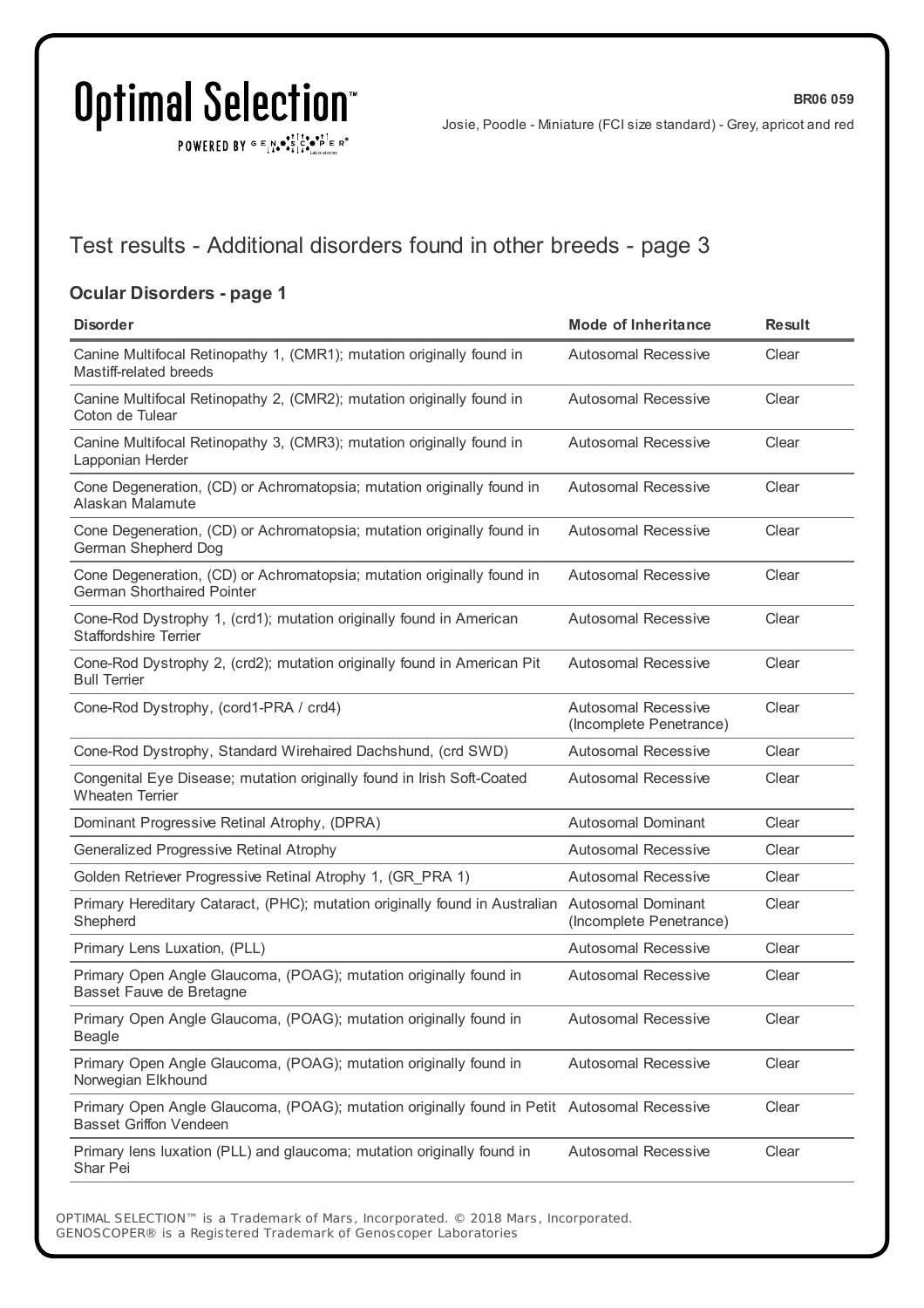## Optimal Selection<sup>®</sup>

POWERED BY  $G \in N_{\bullet} \bullet_{\bullet}^{\bullet}$ 

Josie, Poodle - Miniature (FCI size standard) - Grey, apricot and red

### Test results - Additional disorders found in other breeds - page 4

### **Ocular Disorders - page 2**

| <b>Disorder</b>                                                                                                           | Mode of Inheritance       | <b>Result</b> |
|---------------------------------------------------------------------------------------------------------------------------|---------------------------|---------------|
| Progressive Retinal Atrophy Type III, (PRA type III); mutation originally<br>found in Tibetan Spaniel and Tibetan Terrier | Autosomal Recessive       | Clear         |
| Progressive Retinal Atrophy, (CNGA1-PRA); mutation originally found in<br>Shetland Sheepdog                               | Autosomal Recessive       | Clear         |
| Progressive Retinal Atrophy, (PAP1 PRA); mutation originally found in<br>Papillon and Phalene                             | Autosomal Recessive       | Clear         |
| Progressive Retinal Atrophy, (PRA); mutation originally found in Basenji                                                  | Autosomal Recessive       | Clear         |
| Progressive Retinal Atrophy, (PRA); mutation originally found in Swedish<br>Vallhund                                      | Autosomal Recessive       | Clear         |
| Rod-Cone Dysplasia 1, (rcd1); mutation originally found in Irish Setter                                                   | Autosomal Recessive       | Clear         |
| Rod-Cone Dysplasia 1a, (rdc1a); mutation originally found in Sloughi                                                      | Autosomal Recessive       | Clear         |
| Rod-Cone Dysplasia 3, (rcd3)                                                                                              | Autosomal Recessive       | Clear         |
| X-Linked Progressive Retinal Atrophy 2, (XLPRA2)                                                                          | <b>X-linked Recessive</b> | Clear         |

### **Cardiac Disorders**

| Disorder                                                              | Mode of Inheritance | Result |
|-----------------------------------------------------------------------|---------------------|--------|
| Dilated Cardiomyopathy, (DCM); mutation originally found in Schnauzer | Autosomal Recessive | Clear  |
| QT Syndrome                                                           | Autosomal Dominant  | Clear  |

#### **Endocrine Disorders**

| <b>Disorder</b>                                                                                 | Mode of Inheritance | Result |
|-------------------------------------------------------------------------------------------------|---------------------|--------|
| Congenital Hypothyroidism; mutation originally found in Tenterfield Terrier Autosomal Recessive |                     | Clear  |
| Congenital Hypothyroidism; mutation originally found in Toy Fox and Rat<br>Terrier              | Autosomal Recessive | Clear  |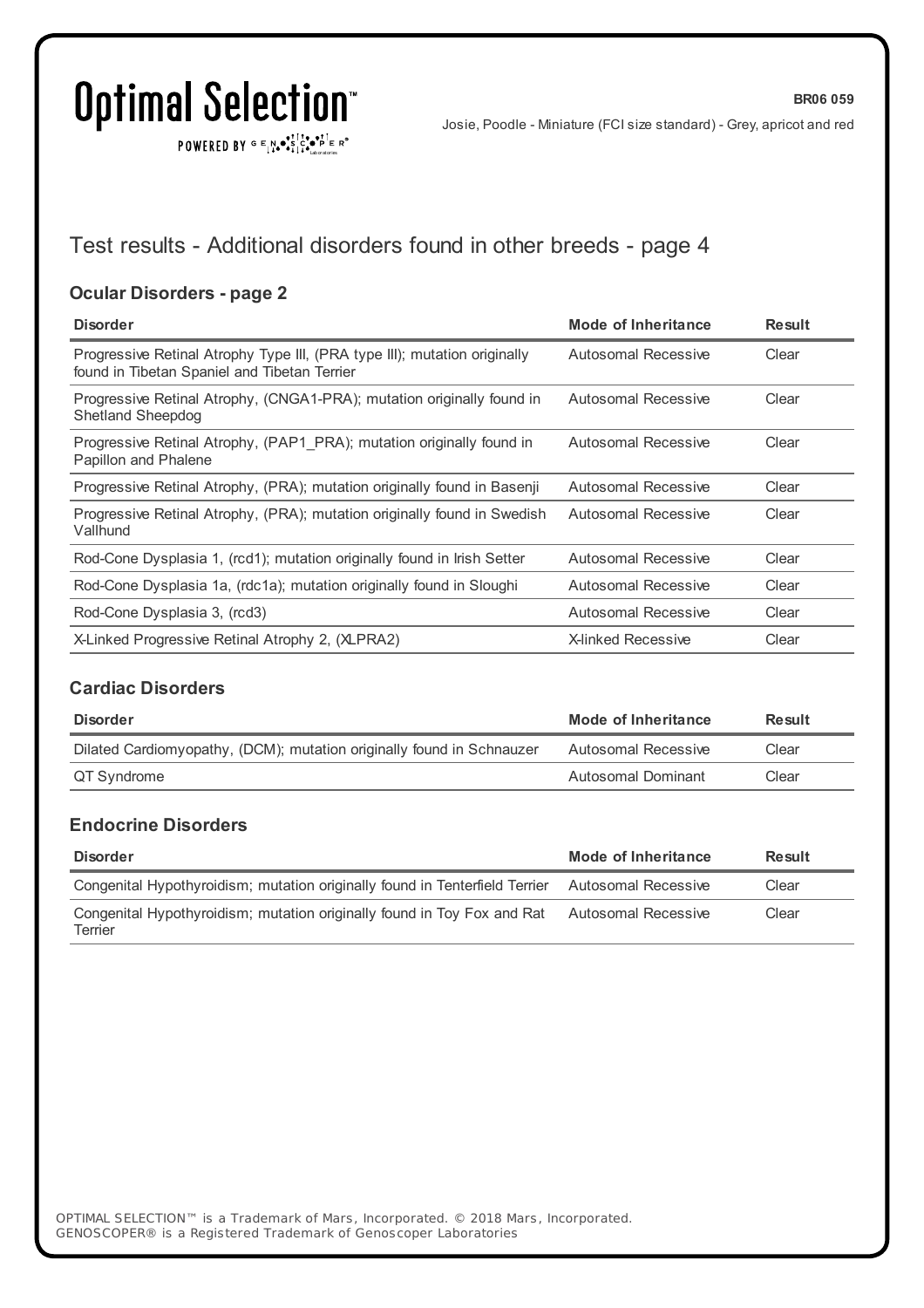$\texttt{POWERED BY} \xrightarrow{\mathbf{c}} \mathbb{I} \underset{\mathbf{a}}{\overset{\mathbf{r}}{\mathbf{a}}} \overset{\mathbf{r}}{\overset{\mathbf{r}}{\mathbf{s}}} \underset{\mathbf{a}}{\overset{\mathbf{r}}{\mathbf{a}}} \overset{\mathbf{r}}{\overset{\mathbf{r}}{\mathbf{s}}} \overset{\mathbf{r}}{\overset{\mathbf{r}}{\mathbf{s}}} \overset{\mathbf{r}}{\overset{\mathbf{r}}{\mathbf{s}}} \overset{\mathbf{r}}{\overset{\mathbf{r}}{\mathbf{s}}} \overset{\mathbf{r}}{\overset{\mathbf{r}}{\mathbf{s}}} \overset{\mathbf{r}}$ 

Josie, Poodle - Miniature (FCI size standard) - Grey, apricot and red

**BR06 059**

### Test results - Additional disorders found in other breeds - page 5

#### **Immunological Disorders**

| <b>Disorder</b>                                                                                         | Mode of Inheritance       | Result |
|---------------------------------------------------------------------------------------------------------|---------------------------|--------|
| Autosomal Recessive Severe Combined Immunodeficiency, (ARSCID)                                          | Autosomal Recessive       | Clear  |
| Complement 3 (C3) Deficiency                                                                            | Autosomal Recessive       | Clear  |
| Myeloperoxidase Deficiency                                                                              | Autosomal Recessive       | Clear  |
| Severe Combined Immunodeficiency in Frisian Water Dogs, (SCID)                                          | Autosomal Recessive       | Clear  |
| X-Linked Severe Combined Immunodeficiency (XSCID); mutation originally<br>found in Basset Hound         | X-linked Recessive        | Clear  |
| X-Linked Severe Combined Immunodeficiency (XSCID); mutation originally<br>found in Cardigan Welsh Corgi | <b>X-linked Recessive</b> | Clear  |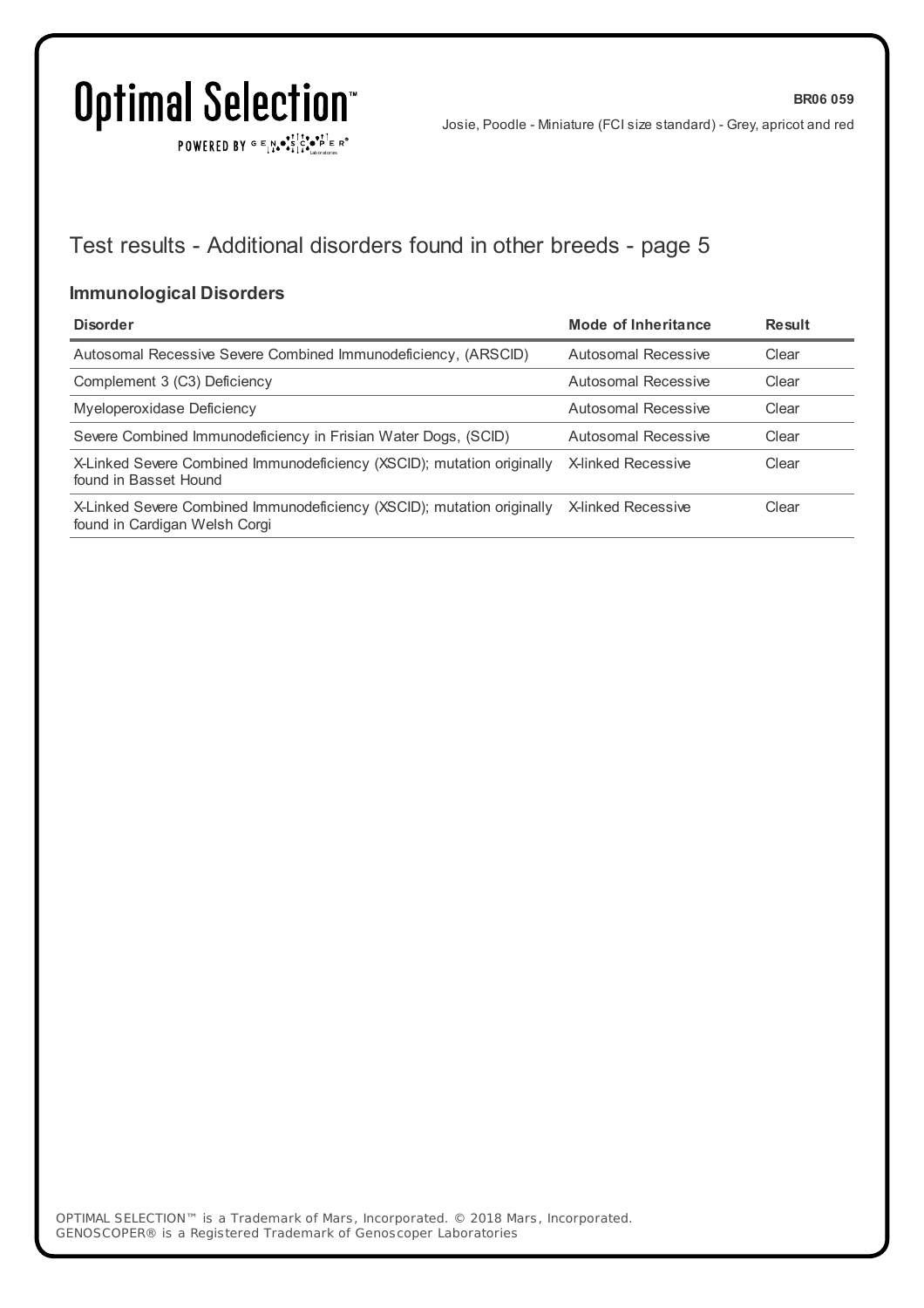$\texttt{POWERED BY} \xrightarrow{\mathbf{c}} \mathbb{I} \underset{\mathbf{a}}{\overset{\mathbf{r}}{\mathbf{a}}} \overset{\mathbf{r}}{\overset{\mathbf{r}}{\mathbf{s}}} \underset{\mathbf{a}}{\overset{\mathbf{r}}{\mathbf{a}}} \overset{\mathbf{r}}{\overset{\mathbf{r}}{\mathbf{s}}} \overset{\mathbf{r}}{\overset{\mathbf{r}}{\mathbf{s}}} \overset{\mathbf{r}}{\overset{\mathbf{r}}{\mathbf{s}}} \overset{\mathbf{r}}{\overset{\mathbf{r}}{\mathbf{s}}} \overset{\mathbf{r}}{\overset{\mathbf{r}}{\mathbf{s}}} \overset{\mathbf{r}}$ 

**BR06 059**

## Test results - Additional disorders found in other breeds - page 6

#### **Renal Disorders**

| <b>Disorder</b>                                                                                                | Mode of Inheritance        | <b>Result</b> |
|----------------------------------------------------------------------------------------------------------------|----------------------------|---------------|
| Cystinuria Type I-A; mutation originally found in Newfoundland Dog                                             | <b>Autosomal Recessive</b> | Clear         |
| Cystinuria Type II-A; mutation originally found in Australian Cattle Dog                                       | Autosomal Dominant         | Clear         |
| Fanconi Syndrome                                                                                               | <b>Autosomal Recessive</b> | Clear         |
| Hyperuricosuria, (HUU)                                                                                         | Autosomal Recessive        | Clear         |
| Polycystic Kidney Disease in Bull Terriers, (BTPKD)                                                            | <b>Autosomal Dominant</b>  | Clear         |
| Primary Hyperoxaluria, (PH); mutation originally found in Coton de Tulear                                      | Autosomal Recessive        | Clear         |
| Protein Losing Nephropathy, (PLN); NPHS1 gene variant                                                          |                            | Clear         |
| Renal Cystadenocarcinoma and Nodular Dermatofibrosis, (RCND)                                                   | Autosomal Dominant         | Clear         |
| X-Linked Hereditary Nephropathy, (XLHN)                                                                        | X-linked Recessive         | Clear         |
| X-Linked Hereditary Nephropathy, (XLHN); mutation originally found in<br>Navasota Dog                          | <b>X-linked Recessive</b>  | Clear         |
| Xanthinuria, Type 1a; mutation originally found in mixed breed dogs                                            | <b>Autosomal Recessive</b> | Clear         |
| Xanthinuria, Type 2a; mutation originally found in Toy Manchester Terrier                                      | <b>Autosomal Recessive</b> | Clear         |
| Xanthinuria, Type 2b; mutation originally found in Cavalier King Charles<br>Spaniel and English Cocker Spaniel | <b>Autosomal Recessive</b> | Clear         |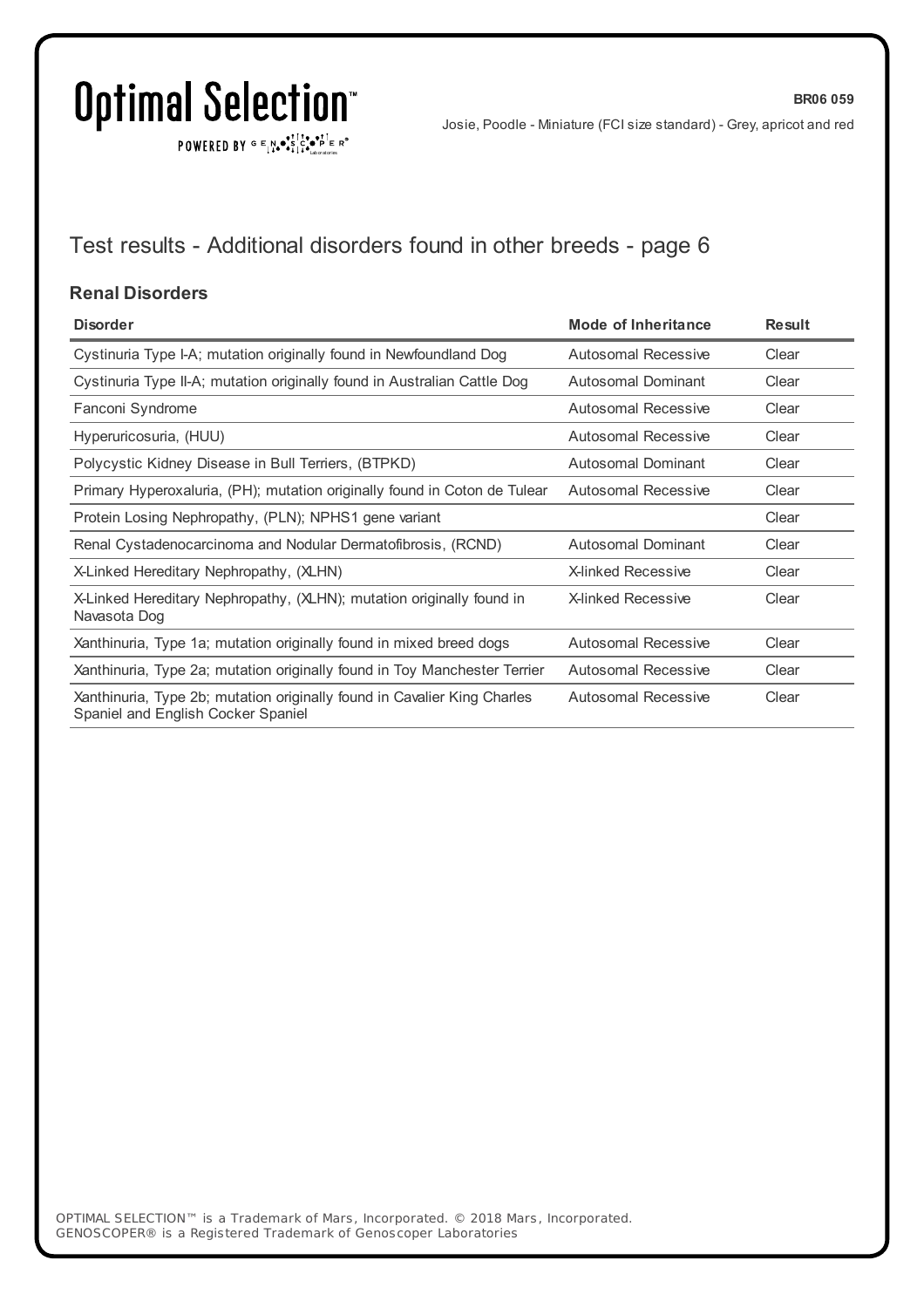$\texttt{POWERED BY} \xrightarrow{\mathbf{c}} \mathbb{I} \underset{\mathbf{a}}{\overset{\mathbf{r}}{\mathbf{a}}} \overset{\mathbf{r}}{\overset{\mathbf{r}}{\mathbf{s}}} \underset{\mathbf{a}}{\overset{\mathbf{r}}{\mathbf{a}}} \overset{\mathbf{r}}{\overset{\mathbf{r}}{\mathbf{s}}} \overset{\mathbf{r}}{\overset{\mathbf{r}}{\mathbf{s}}} \overset{\mathbf{r}}{\overset{\mathbf{r}}{\mathbf{s}}} \overset{\mathbf{r}}{\overset{\mathbf{r}}{\mathbf{s}}} \overset{\mathbf{r}}{\overset{\mathbf{r}}{\mathbf{s}}} \overset{\mathbf{r}}$ 

**BR06 059**

## Test results - Additional disorders found in other breeds - page 7

#### **Metabolic Disorders**

| <b>Disorder</b>                                                                                                         | Mode of Inheritance        | <b>Result</b> |
|-------------------------------------------------------------------------------------------------------------------------|----------------------------|---------------|
| Glycogen Storage Disease Type II or Pompe's Disease, (GSD II)                                                           | Autosomal Recessive        | Clear         |
| Glycogen Storage Disease Type IIIa, (GSD IIIa)                                                                          | Autosomal Recessive        | Clear         |
| Glycogen Storage Disease Type la, (GSD la)                                                                              | <b>Autosomal Recessive</b> | Clear         |
| Hypocatalasia or Acatalasemia                                                                                           | Autosomal Recessive        | Clear         |
| Intestinal Cobalamin Malabsorption or Imerslund-Gräsbeck Syndrome,<br>(IGS); mutation originally found in Beagle        | Autosomal Recessive        | Clear         |
| Intestinal Cobalamin Malabsorption or Imerslund-Gräsbeck Syndrome,<br>(IGS); mutation originally found in Border Collie | Autosomal Recessive        | Clear         |
| Mucopolysaccharidosis Type IIIA, (MPS IIIA); mutation originally found in<br>Dachshund                                  | Autosomal Recessive        | Clear         |
| Mucopolysaccharidosis Type VII, (MPS VII); mutation originally found in<br><b>Brazilian Terrier</b>                     | Autosomal Recessive        | Clear         |
| Mucopolysaccharidosis Type VII, (MPS VII); mutation originally found in<br>German Shepherd                              | Autosomal Recessive        | Clear         |
| Pyruvate Dehydrogenase Phosphatase 1 (PDP1) Deficiency                                                                  | <b>Autosomal Recessive</b> | Clear         |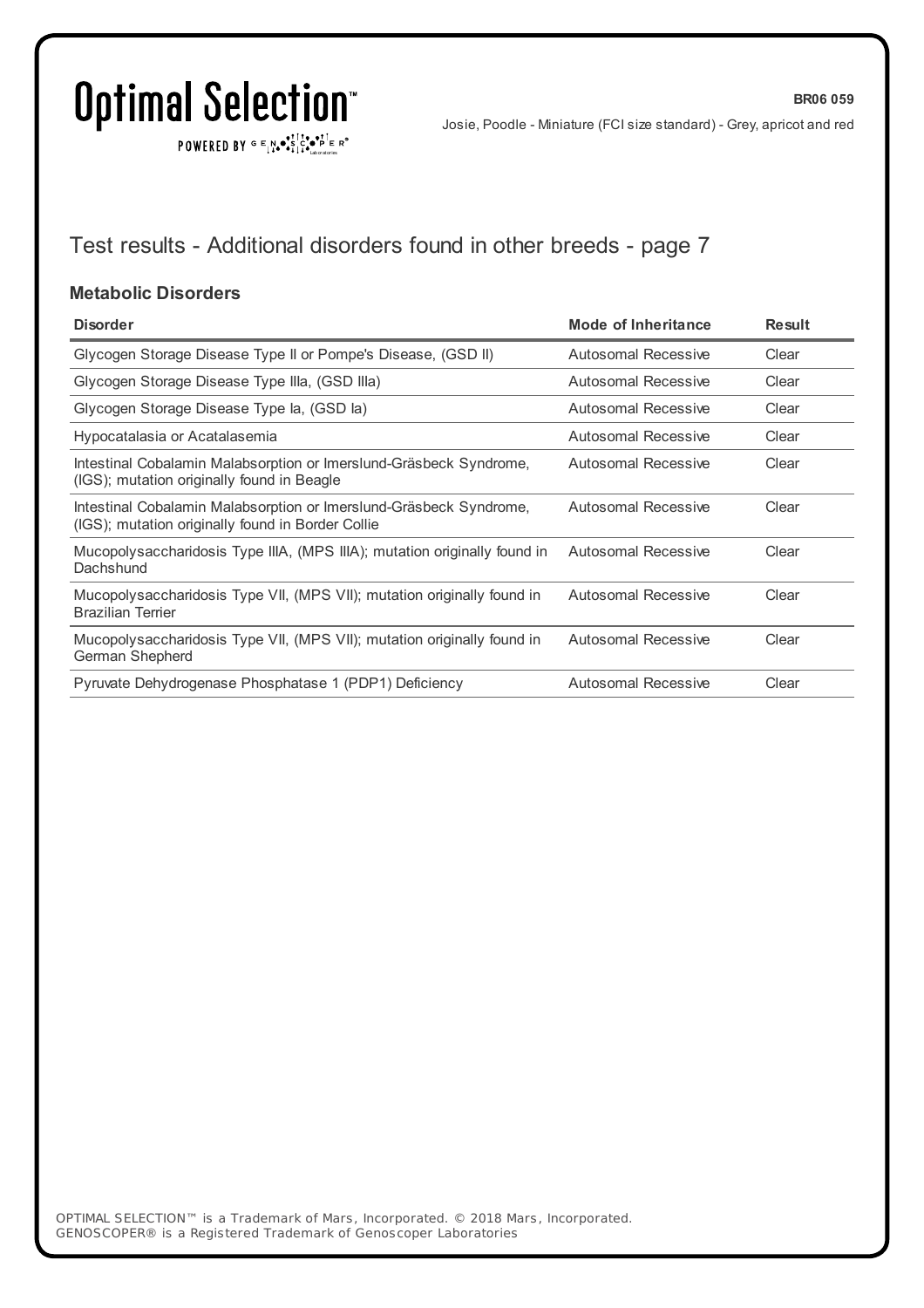$\texttt{POWERED BY} \xrightarrow{\mathbf{c}} \mathbb{I} \underset{\mathbf{a}}{\overset{\mathbf{r}}{\mathbf{a}}} \overset{\mathbf{r}}{\overset{\mathbf{r}}{\mathbf{s}}} \underset{\mathbf{a}}{\overset{\mathbf{r}}{\mathbf{a}}} \overset{\mathbf{r}}{\overset{\mathbf{r}}{\mathbf{s}}} \overset{\mathbf{r}}{\overset{\mathbf{r}}{\mathbf{s}}} \overset{\mathbf{r}}{\overset{\mathbf{r}}{\mathbf{s}}} \overset{\mathbf{r}}{\overset{\mathbf{r}}{\mathbf{s}}} \overset{\mathbf{r}}{\overset{\mathbf{r}}{\mathbf{s}}} \overset{\mathbf{r}}$ 

**BR06 059**

## Test results - Additional disorders found in other breeds - page 8

#### **Muscular Disorders**

| <b>Disorder</b>                                                                                    | Mode of Inheritance        | <b>Result</b> |
|----------------------------------------------------------------------------------------------------|----------------------------|---------------|
| Cavalier King Charles Spaniel Muscular Dystrophy, (CKCS-MD)                                        | <b>X-linked Recessive</b>  | Clear         |
| Centronuclear Myopathy, (CNM); mutation originally found in Great Dane                             | Autosomal Recessive        | Clear         |
| Centronuclear Myopathy, (CNM); mutation originally found in Labrador<br>Retriever                  | <b>Autosomal Recessive</b> | Clear         |
| Duchenne or Dystrophin Muscular Dystrophy, (DMD); mutation originally<br>found in Golden Retriever | <b>X-linked Recessive</b>  | Clear         |
| Duchenne or Dystrophin Muscular Dystrophy, (DMD); mutation originally<br>found in Norfolk Terrier  | <b>X-linked Recessive</b>  | Clear         |
| Muscular Dystrophy, Ullrich-type; mutation originally found in Landseer                            | Autosomal Recessive        | Clear         |
| Muscular Hypertrophy (Double Muscling)                                                             | Autosomal Recessive        | Clear         |
| Myotonia Congenita; mutation originally found in Australian Cattle Dog                             | Autosomal Recessive        | Clear         |
| Myotubular Myopathy; mutation originally found in Rottweiler                                       | <b>X-linked Recessive</b>  | Clear         |
| Nemaline Myopathy; mutation originally found in American Bulldog                                   | Autosomal Recessive        | Clear         |
| X-Linked Myotubular Myopathy                                                                       | <b>X-linked Recessive</b>  | Clear         |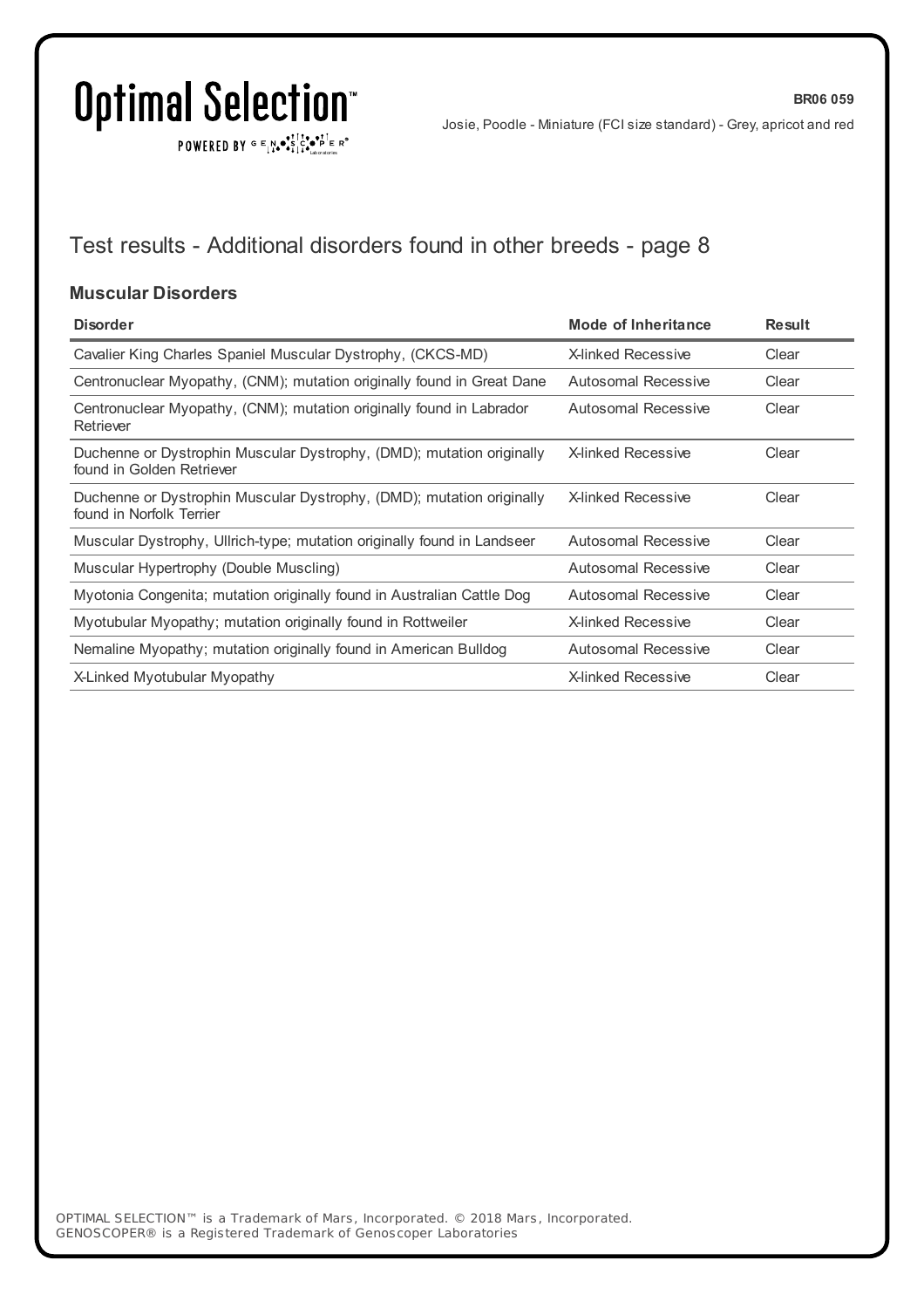POWERED BY  $G \in N_{\bullet} \bullet_{\bullet}^{\bullet}$ 

**BR06 059**

### Test results - Additional disorders found in other breeds - page 9

### **Neurological Disorders - page 1**

| <b>Disorder</b>                                                                                                | <b>Mode of Inheritance</b> | <b>Result</b> |
|----------------------------------------------------------------------------------------------------------------|----------------------------|---------------|
| Acral Mutilation Syndrome, (AMS)                                                                               | Autosomal Recessive        | Clear         |
| Alaskan Husky Encephalopathy, (AHE)                                                                            | <b>Autosomal Recessive</b> | Clear         |
| Alexander Disease (AxD); mutation originally found in Labrador Retriever                                       | <b>Autosomal Dominant</b>  | Clear         |
| Bandera's Neonatal Ataxia, (BNAt)                                                                              | Autosomal Recessive        | Clear         |
| Benign Familial Juvenile Epilepsy or Remitting Focal Epilepsy                                                  | <b>Autosomal Recessive</b> | Clear         |
| Cerebellar Cortical Degeneration, (CCD); mutation originally found in<br>Vizsla                                | <b>Autosomal Recessive</b> | Clear         |
| Cerebral Dysfunction; mutation originally found in Friesian Stabyhoun                                          | <b>Autosomal Recessive</b> | Clear         |
| Dandy-Walker-Like Malformation (DWLM); mutation originally found in<br>Eurasier                                | <b>Autosomal Recessive</b> | Clear         |
| Early-Onset Progressive Polyneuropathy; mutation originally found in<br>Alaskan Malamute                       | <b>Autosomal Recessive</b> | Clear         |
| Fetal Onset Neuroaxonal Dystrophy, (FNAD)                                                                      | Autosomal Recessive        | Clear         |
| Hereditary Ataxia or Cerebellar Ataxia; mutation originally found in Old<br>English Sheepdog and Gordon Setter | <b>Autosomal Recessive</b> | Clear         |
| Hyperekplexia or Startle Disease                                                                               | Autosomal Recessive        | Clear         |
| Hypomyelination; mutation originally found in Weimaraner                                                       | Autosomal Recessive        | Clear         |
| Juvenile Myoclonic Epilepsy, (JME); mutation originally found in<br>Rhodesian Ridgeback                        | <b>Autosomal Recessive</b> | Clear         |
| Juvenile encephalopathy; mutation originally found in Parson Russell<br><b>Terrier</b>                         | <b>Autosomal Recessive</b> | Clear         |
| L-2-Hydroxyglutaric aciduria, (L2HGA); mutation originally found in<br><b>Staffordshire Bull Terrier</b>       | <b>Autosomal Recessive</b> | Clear         |
| L-2-Hydroxyglutaric aciduria, (L2HGA); mutation originally found in West<br><b>Highland White Terrier</b>      | <b>Autosomal Recessive</b> | Clear         |
| Lagotto Storage Disease, (LSD)                                                                                 | <b>Autosomal Recessive</b> | Clear         |
| Neonatal Cerebellar Cortical Degeneration or Cerebellar Abiotrophy,<br>(NCCD)                                  | Autosomal Recessive        | Clear         |
| Neonatal Encephalopathy with Seizures, (NEWS)                                                                  | <b>Autosomal Recessive</b> | Clear         |
| Neuroaxonal Dystrophy (NAD); mutation originally found in Spanish Water Autosomal Recessive<br>Dog             |                            | Clear         |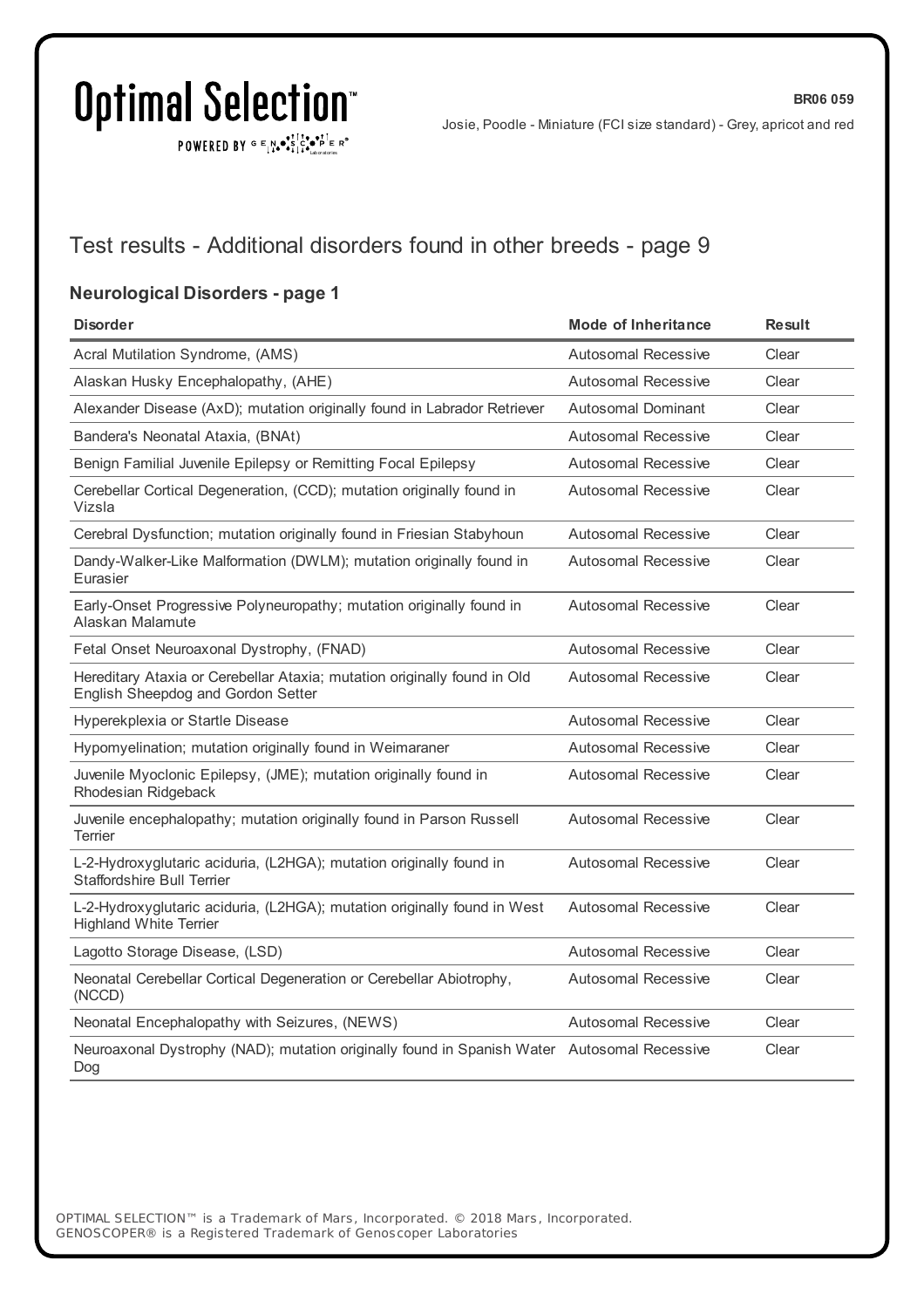POWERED BY  $G \in N_{\bullet} \bullet_{\bullet}^{\bullet}$ 

Josie, Poodle - Miniature (FCI size standard) - Grey, apricot and red

### Test results - Additional disorders found in other breeds - page 10

### **Neurological Disorders - page 2**

| <b>Disorder</b>                                                                                                                   | <b>Mode of Inheritance</b> | <b>Result</b> |
|-----------------------------------------------------------------------------------------------------------------------------------|----------------------------|---------------|
| Neuronal Ceroid Lipofuscinosis 1, (NCL1); mutation originally found in<br>Dachshund                                               | <b>Autosomal Recessive</b> | Clear         |
| Neuronal Ceroid Lipofuscinosis 10, (NCL10); mutation originally found in<br>American Bulldog                                      | Autosomal Recessive        | Clear         |
| Neuronal Ceroid Lipofuscinosis 8, (NCL8); mutation originally found in<br>Alpine Dachsbracke                                      | Autosomal Recessive        | Clear         |
| Neuronal Ceroid Lipofuscinosis 8, (NCL8); mutation originally found in<br>Australian Shepherd                                     | Autosomal Recessive        | Clear         |
| Neuronal Ceroid Lipofuscinosis 8, (NCL8); mutation originally found in<br><b>English Setter</b>                                   | Autosomal Recessive        | Clear         |
| Neuronal Ceroid Lipofuscinosis, (NCL7); mutation originally found in<br>Chinese Crested Dog and Chihuahua                         | Autosomal Recessive        | Clear         |
| Polyneuropathy with ocular abnormalities and neuronal vacuolation,<br>(POANV); mutation originally found in Black Russian Terrier | Autosomal Recessive        | Clear         |
| Progressive Early-Onset Cerebellar Ataxia; mutation originally found in<br>Finnish Hound                                          | Autosomal Recessive        | Clear         |
| Sensory Neuropathy; mutation originally found in Border Collie                                                                    | Autosomal Recessive        | Clear         |
| Spinal Dysraphism                                                                                                                 | Autosomal Recessive        | Clear         |
| Spinocerebellar Ataxia with Myokymia and/or Seizures (SCA)                                                                        | Autosomal Recessive        | Clear         |
| Spinocerebellar Ataxia/ Late-Onset Ataxia (SCA, LOA)                                                                              | Autosomal Recessive        | Clear         |
| Spongy degeneration with cerebellar ataxia, (SDCA1); mutation originally<br>found in Belgian Shepherd Dog                         | Autosomal Recessive        | Clear         |
| X-Linked Tremors; mutation originally found in English Springer Spaniel                                                           | <b>X-linked Recessive</b>  | Clear         |
|                                                                                                                                   |                            |               |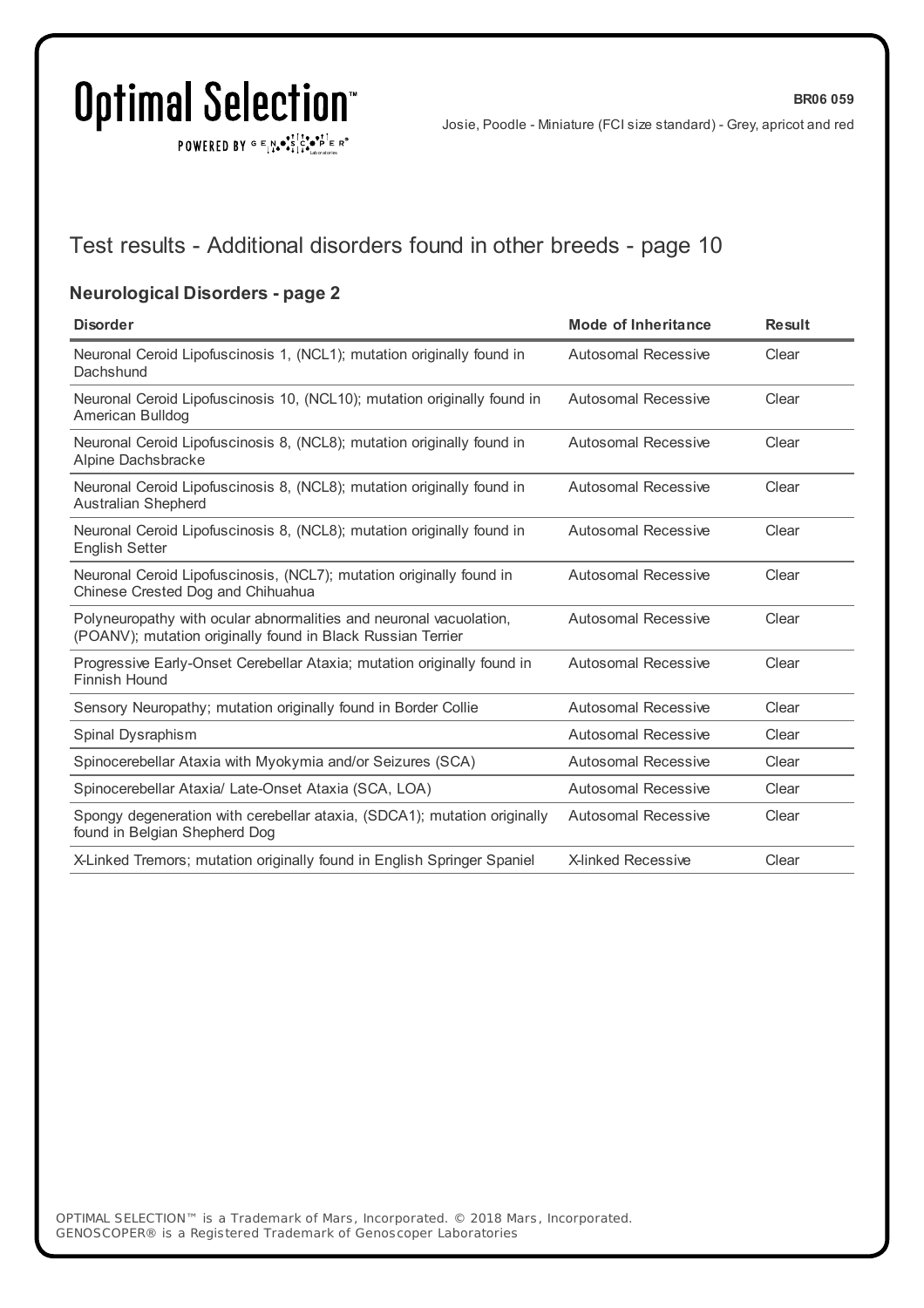$\texttt{POWERED BY} \xrightarrow{\mathbf{c}} \mathbb{I} \underset{\mathbf{a}}{\mathbf{a}} \bullet \underset{\mathbf{a}}{\mathbf{a}} \underset{\mathbf{b}}{\mathbf{a}} \circ \underset{\mathbf{b}}{\mathbf{b}} \overset{\mathbf{c}}{\mathbf{b}} \underset{\mathbf{b}}{\mathbf{b}} \circ \underset{\mathbf{c}}{\mathbf{b}} \overset{\mathbf{c}}{\mathbf{b}} \mathbf{c}} \mathbf{c}^{\circ}$ 

**BR06 059**

## Test results - Additional disorders found in other breeds - page 11

#### **Neuromuscular Disorders**

| <b>Disorder</b>                                                                                                    | Mode of Inheritance                            | <b>Result</b> |
|--------------------------------------------------------------------------------------------------------------------|------------------------------------------------|---------------|
| Congenital Myasthenic Syndrome (CMS); mutation originally found in<br>Labrador Retriever                           | Autosomal Recessive                            | Clear         |
| Congenital Myasthenic Syndrome, (CMS); mutation originally found in<br>Jack Russell Terrier                        | Autosomal Recessive                            | Clear         |
| Congenital Myasthenic Syndrome, (CMS); mutation originally found in Old Autosomal Recessive<br>Danish Pointing Dog |                                                | Clear         |
| Episodic Falling, (EF)                                                                                             | Autosomal Recessive                            | Clear         |
| Exercise-Induced Collapse, (EIC)                                                                                   | Autosomal Recessive<br>(Incomplete Penetrance) | Clear         |
| GM2 Gangliosidosis, mutation originally found in Japanese Chin                                                     | Autosomal Recessive                            | Clear         |
| GM2 Gangliosidosis; mutation originally found in Toy Poodle                                                        | Autosomal Recessive                            | Clear         |
| Globoid Cell Leukodystrophy or Krabbe Disease, (GLD); mutation<br>originally found in Irish Setter                 | Autosomal Recessive                            | Clear         |
| Globoid Cell Leukodystrophy or Krabbe Disease, (GLD); mutation<br>originally found in Terriers                     | Autosomal Recessive                            | Clear         |
| Paroxysmal Dyskinesia, (PxD); mutation originally found in Irish Soft<br>Coated Wheaten Terrier                    | Autosomal Recessive                            | Clear         |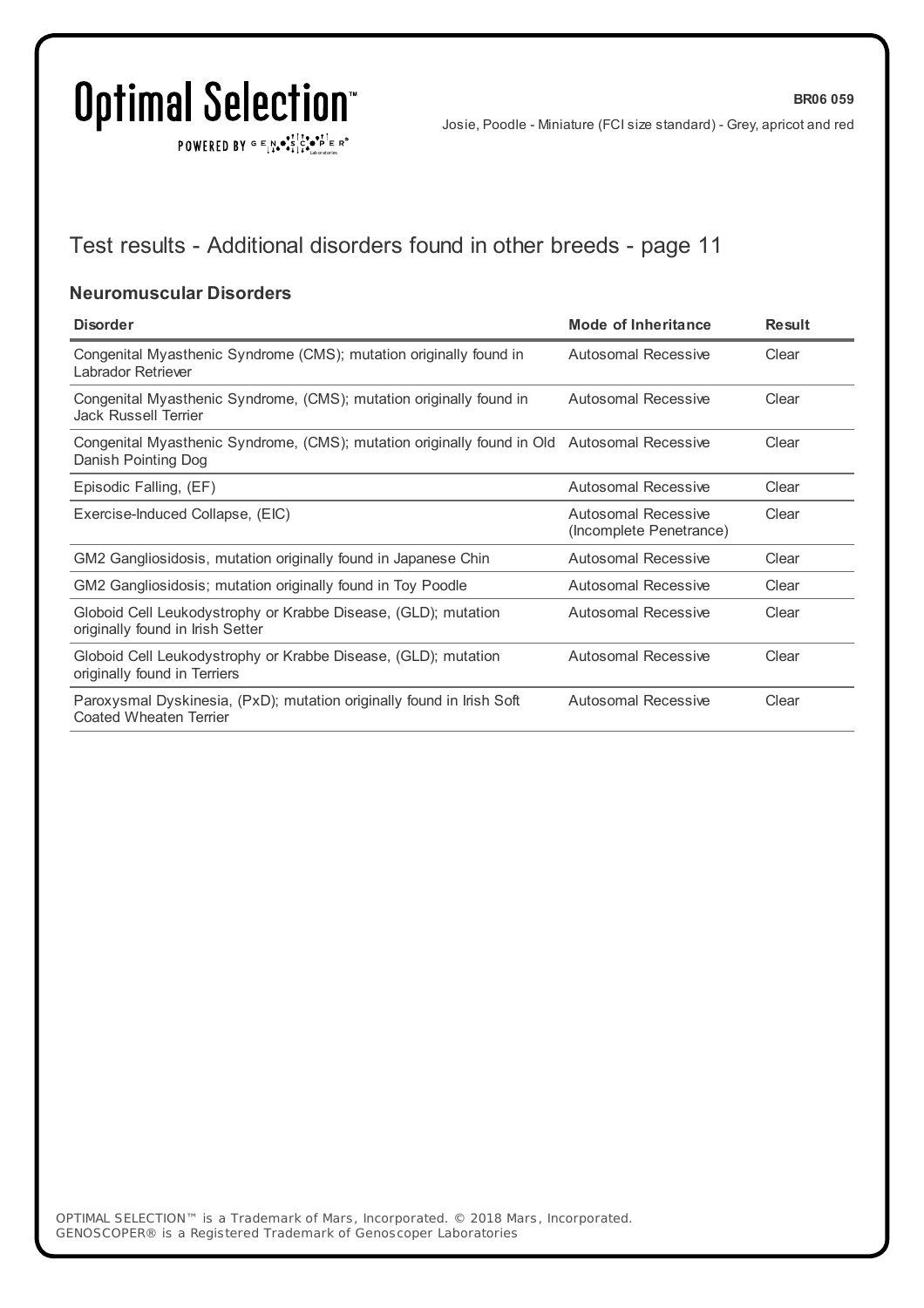$\texttt{POWERED BY} \xrightarrow{\mathbf{c}} \mathbb{I} \underset{\mathbf{a}}{\mathbf{a}} \bullet \underset{\mathbf{a}}{\mathbf{a}} \underset{\mathbf{b}}{\mathbf{a}} \circ \underset{\mathbf{b}}{\mathbf{b}} \overset{\mathbf{c}}{\mathbf{b}} \underset{\mathbf{b}}{\mathbf{b}} \circ \underset{\mathbf{c}}{\mathbf{b}} \overset{\mathbf{c}}{\mathbf{b}} \mathbf{c}} \mathbf{c}^{\circ}$ 

**BR06 059**

## Test results - Additional disorders found in other breeds - page 12

#### **Skeletal Disorders**

| <b>Disorder</b>                                                                                                                      | <b>Mode of Inheritance</b>                    | <b>Result</b> |
|--------------------------------------------------------------------------------------------------------------------------------------|-----------------------------------------------|---------------|
| Chondrodysplasia; mutation originally found in Norwegian Elkhound and<br>Karelian Bear Dog                                           | Autosomal Recessive                           | Clear         |
| Cleft Palate; Cleft Lip and Palate with Syndactyly; ADAMTS20 gene<br>mutation originally found in Nova Scotia Duck Tolling Retriever | Autosomal Recessive                           | Clear         |
| Cleft Palate; DLX6 gene mutation originally found in Nova Scotia Duck<br><b>Tolling Retriever</b>                                    | Autosomal Recessive                           | Clear         |
| Craniomandibular Osteopathy, (CMO); mutation associated with terrier<br>breeds                                                       | Autosomal Dominant<br>(Incomplete Penetrance) | Clear         |
| Hereditary Vitamin D-Resistant Rickets, (HVDRR)                                                                                      | Autosomal Recessive                           | Clear         |
| Osteochondromatosis; mutation originally found in American Staffordshire<br>Terrier                                                  | Autosomal Dominant                            | Clear         |
| Osteogenesis Imperfecta, (OI); mutation originally found in Beagle                                                                   | <b>Autosomal Dominant</b>                     | Clear         |
| Osteogenesis Imperfecta, (OI); mutation originally found in Dachshund                                                                | Autosomal Recessive                           | Clear         |
| Skeletal Disease; mutation originally found in Karelian Bear Dog                                                                     | Autosomal Recessive                           | Clear         |
| Skeletal Dysplasia 2, (SD2)                                                                                                          | Autosomal Recessive                           | Clear         |
| Spondylocostal Dysostosis                                                                                                            | Autosomal Recessive                           | Clear         |
| Van den Ende-Gupta Syndrome, (VDEGS)                                                                                                 | Autosomal Recessive                           | Clear         |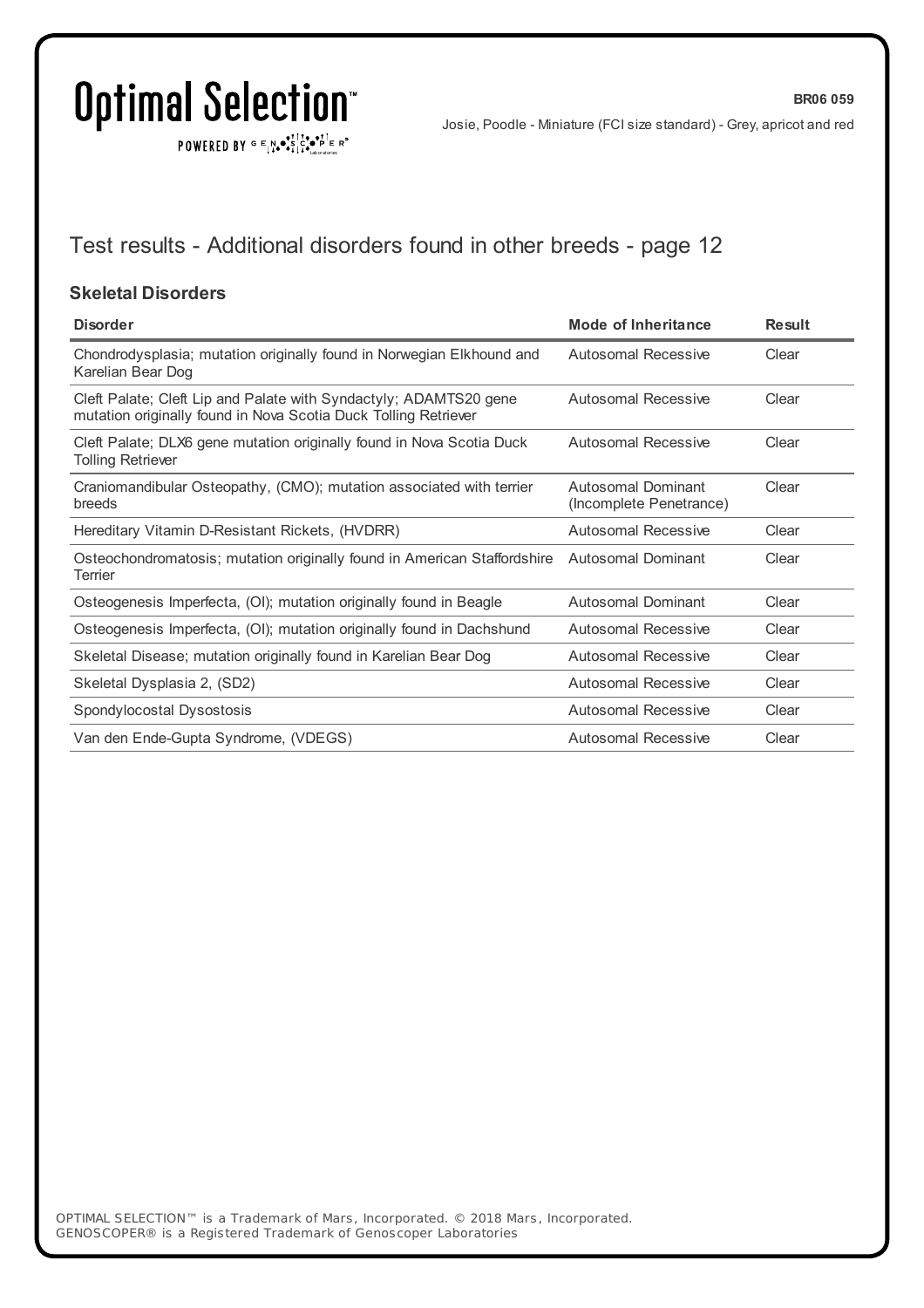$\texttt{POWERED BY} \xrightarrow{\mathbf{c}} \mathbb{I} \underset{\mathbf{a}}{\mathbf{a}} \bullet \underset{\mathbf{a}}{\mathbf{a}} \underset{\mathbf{b}}{\mathbf{a}} \circ \underset{\mathbf{b}}{\mathbf{b}} \overset{\mathbf{c}}{\mathbf{b}} \underset{\mathbf{b}}{\mathbf{b}} \circ \underset{\mathbf{c}}{\mathbf{b}} \overset{\mathbf{c}}{\mathbf{b}} \mathbf{c}} \mathbf{c}^{\circ}$ 

**BR06 059**

## Test results - Additional disorders found in other breeds - page 13

### **Dermal Disorders**

| <b>Disorder</b>                                                                                                                   | <b>Mode of Inheritance</b> | <b>Result</b> |
|-----------------------------------------------------------------------------------------------------------------------------------|----------------------------|---------------|
| Dystrophic Epidermolysis Bullosa; mutation originally found in Central<br>Asian Ovcharka                                          | Autosomal Recessive        | Clear         |
| Dystrophic Epidermolysis Bullosa; mutation originally found in Golden<br>Retriever                                                | <b>Autosomal Recessive</b> | Clear         |
| Epidermolytic Hyperkeratosis                                                                                                      | Autosomal Recessive        | Clear         |
| Focal Non-Epidermolytic Palmoplantar Keratoderma, (FNEPPK); mutation Autosomal Recessive<br>originally found in Dogue de Bordeaux |                            | Clear         |
| Hereditary Footpad Hyperkeratosis, (HFH)                                                                                          | <b>Autosomal Recessive</b> | Clear         |
| Ichthyosis; mutation originally found in American Bulldog                                                                         | Autosomal Recessive        | Clear         |
| Ichthyosis; mutation originally found in Great Dane                                                                               | Autosomal Recessive        | Clear         |
| Lamellar lchthyosis, (LI)                                                                                                         | Autosomal Recessive        | Clear         |
| Ligneous Membranitis                                                                                                              | Autosomal Recessive        | Clear         |
| Musladin-Lueke syndrome, (MLS)                                                                                                    | Autosomal Recessive        | Clear         |
| X-Linked Ectodermal Dysplasia, (XHED)                                                                                             | <b>X-linked Recessive</b>  | Clear         |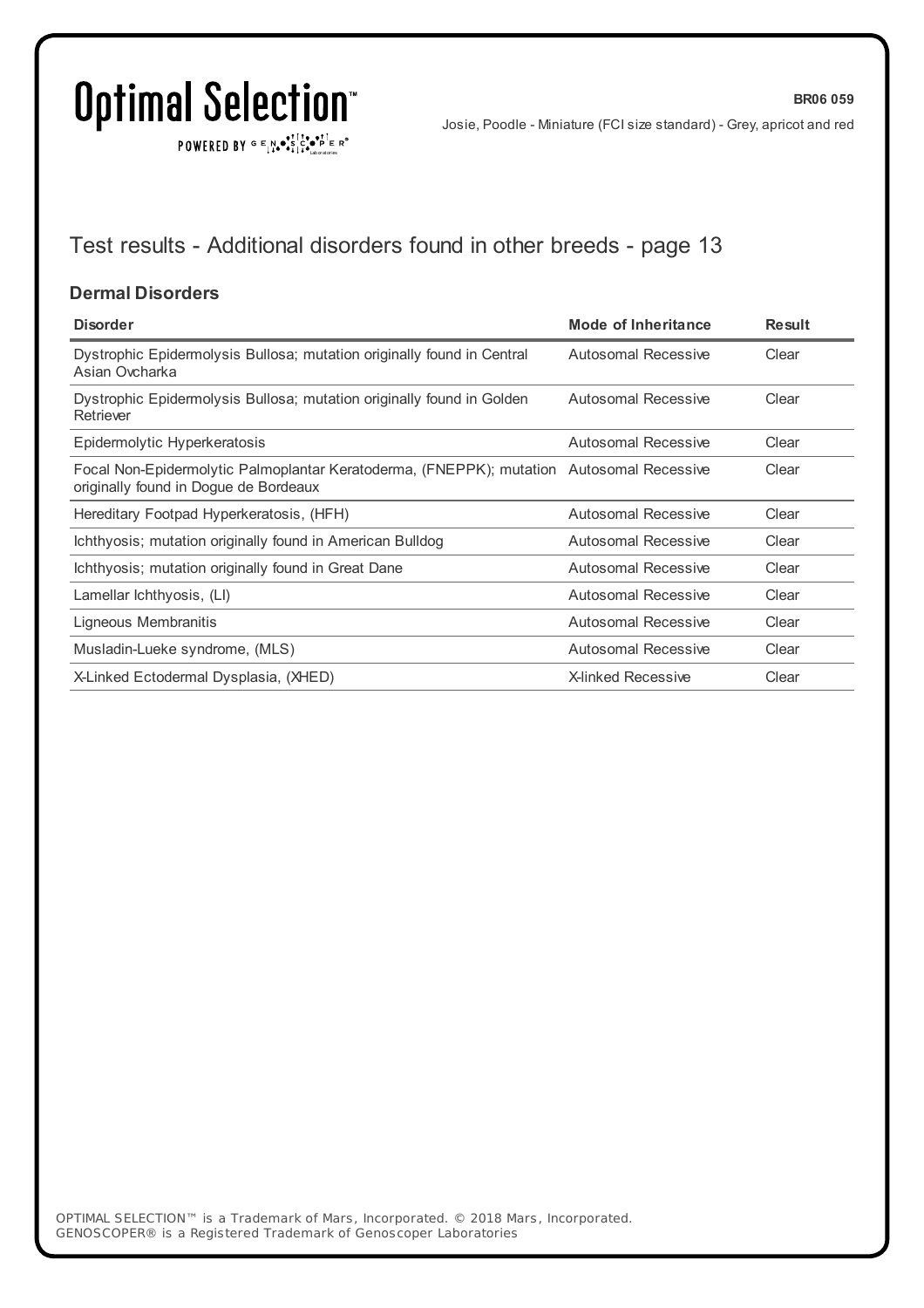$\texttt{POWERED BY} \xrightarrow{\mathbf{c}} \mathbb{I} \underset{\mathbf{a}}{\mathbf{a}} \bullet \underset{\mathbf{a}}{\mathbf{a}} \underset{\mathbf{b}}{\mathbf{a}} \circ \underset{\mathbf{b}}{\mathbf{b}} \overset{\mathbf{c}}{\mathbf{b}} \underset{\mathbf{b}}{\mathbf{b}} \circ \underset{\mathbf{c}}{\mathbf{b}} \overset{\mathbf{c}}{\mathbf{b}} \mathbf{c}} \mathbf{c}^{\circ}$ 

**BR06 059**

## Test results - Additional disorders found in other breeds - page 14

#### **Other Disorders**

| <b>Disorder</b>                                                                                                     | <b>Mode of Inheritance</b> | <b>Result</b> |
|---------------------------------------------------------------------------------------------------------------------|----------------------------|---------------|
| Acute Respiratory Distress Syndrome, (ARDS); mutation originally found<br>in Dalmatian                              | Autosomal Recessive        | Clear         |
| Amelogenesis Imperfecta, (AI)                                                                                       | Autosomal Recessive        | Clear         |
| Amelogenesis Imperfecta, (AI); mutation originally found in Parson Russell Autosomal Recessive<br>Terrier           |                            | Clear         |
| Congenital Keratoconjunctivitis Sicca and Ichthyosiform Dermatosis,<br>(CKCSID)                                     | Autosomal Recessive        | Clear         |
| Dental Hypomineralization; mutation originally found in Border Collie                                               | Autosomal Recessive        | Clear         |
| Narcolepsy; mutation originally found in Dachshund                                                                  | Autosomal Recessive        | Clear         |
| Narcolepsy; mutation originally found in Labrador Retriever                                                         | Autosomal Recessive        | Clear         |
| Persistent Müllerian Duct Syndrome, (PMDS); mutation originally found in Autosomal Recessive<br>Miniature Schnauzer |                            | Clear         |
| Primary Ciliary Dyskinesia, (PCD)                                                                                   | Autosomal Recessive        | Clear         |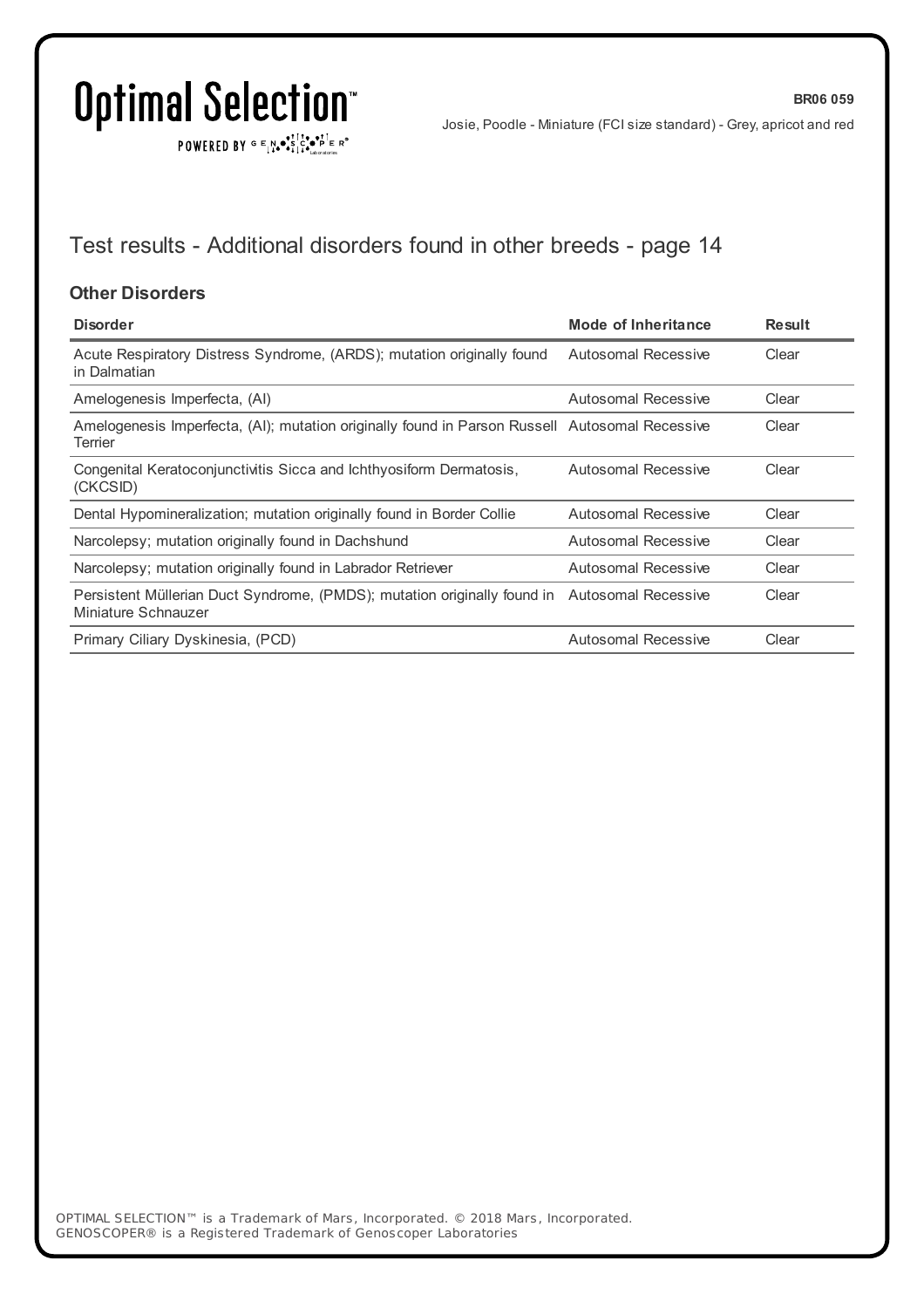#### **BR06 059**

# Optimal Selection

POWERED BY  $G \in N_{\bullet} \bullet \in \mathbb{R}$ 

Josie, Poodle - Miniature (FCI size standard) - Grey, apricot and red

### APPENDIX Explanation of the results of the tested disorders

#### Autosomal recessive inheritance (ARI)

Clear - A dog carries no copies of the tested mutation and has no or reduced likelihood of developing and passing on the disease/condition.

Carrier - A dog carries one copy of the tested mutation. Carriers typically have a normal, healthy appearance but pass on the mutation to approximately 50% of their offspring.

At risk - A dog carries two copies of the tested mutation and is at high or increased risk of developing the disease/condition.

#### Autosomal dominant inheritance (ADI)

Clear - A dog carries no copies of the tested mutation and has no or reduced likelihood of developing and passing on the disease/condition.

At risk - A dog carries one or two copies of the tested mutation and is at high or increased risk of developing the disease/condition.

#### X-linked recessive inheritance (X-linked)

Clear - A dog carries no copies of the tested mutation and has no or reduced likelihood of developing and passing on the disease/condition.

Carrier - Female carriers typically have a normal, healthy appearance but carry one copy of the tested mutation on one of their X chromosomes. As males only have one X chromosome, there are no male carriers.

At risk - Female dogs at risk carrytwo mutated copies of the tested mutation. Males carry one copy of the tested mutation on their single X chromosome. Dogs at risk are at high or increased risk of developing the disease/condition.

Please note that the descriptions above are generalized based on typically observed inheritance patterns. When obtaining a 'carrier' or 'at risk' test result, always refer to the corresponding online test documentation for more detailed information on the condition and any exceptions.